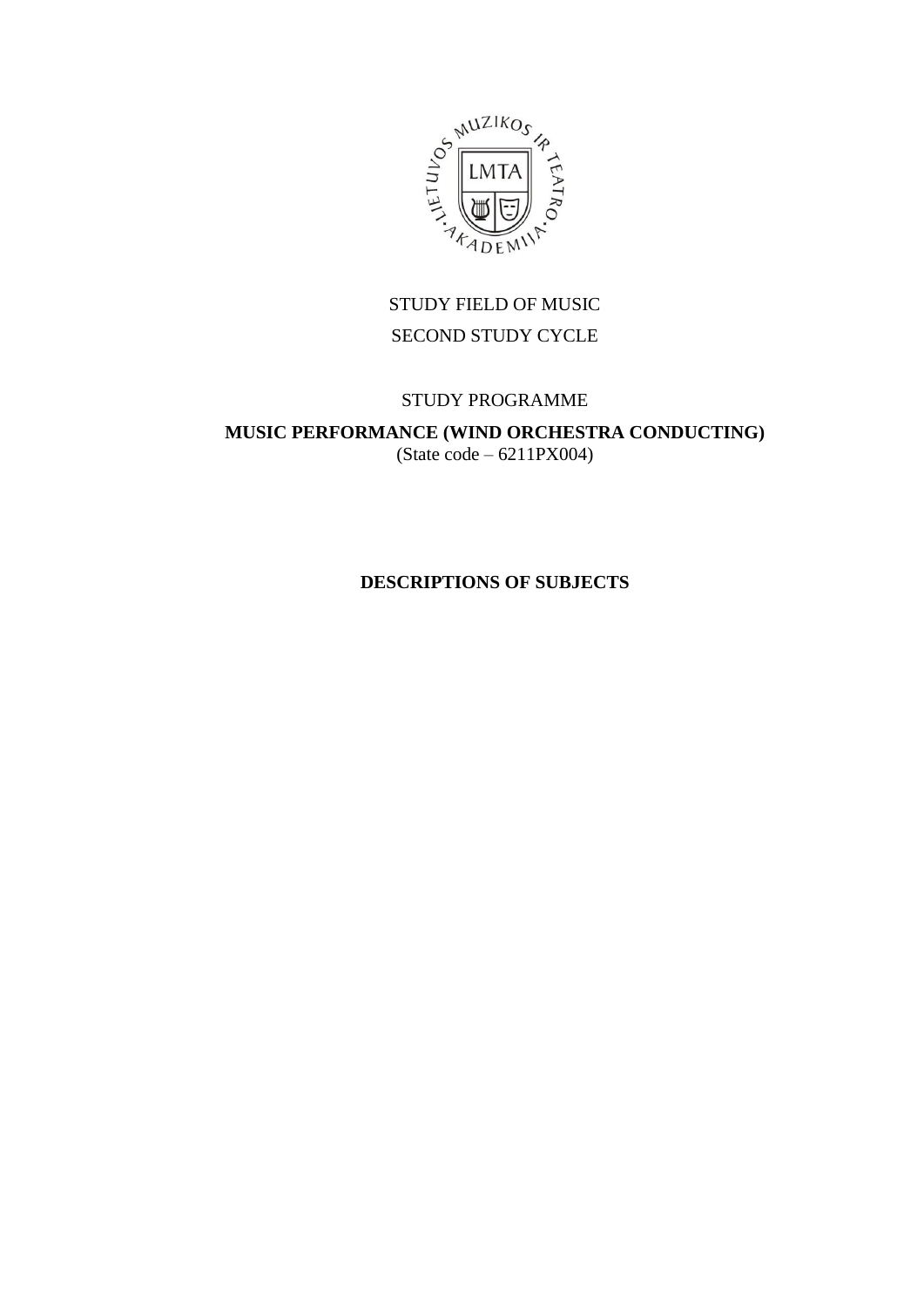### **Table of Contents**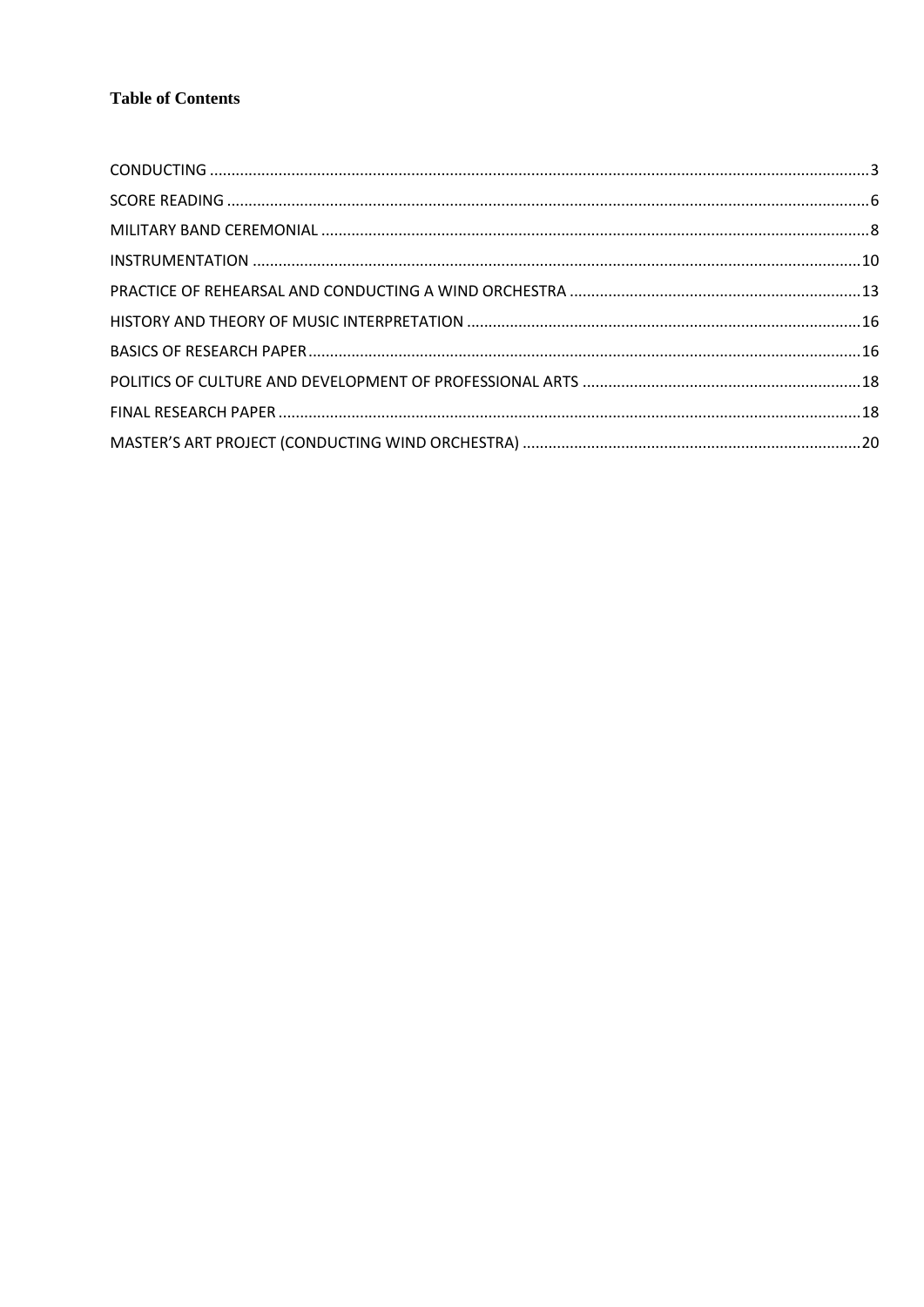### **CONDUCTING**

<span id="page-2-0"></span>

|                                                                                                                           | Subject (module) title                                                                                                            | Code                            |                              | Study programme (s)                           |  |  |  |  |  |
|---------------------------------------------------------------------------------------------------------------------------|-----------------------------------------------------------------------------------------------------------------------------------|---------------------------------|------------------------------|-----------------------------------------------|--|--|--|--|--|
| Conducting (Wind Orchestra)                                                                                               |                                                                                                                                   | M012017                         | Music                        | (Wind<br>Performance<br>Orchestra Conducting) |  |  |  |  |  |
| Department where the subject is<br>Lecturer (s)<br>implemented                                                            |                                                                                                                                   |                                 |                              |                                               |  |  |  |  |  |
| Coordinator: assoc. prof. Dainius Pavilionis.<br>Department of Conducting<br>Other (s): assoc. prof. Egidijus Ališauskas. |                                                                                                                                   |                                 |                              |                                               |  |  |  |  |  |
|                                                                                                                           | Type of the subject (module)                                                                                                      |                                 |                              |                                               |  |  |  |  |  |
| Second (Master)                                                                                                           | <b>Study cycle</b>                                                                                                                | Compulsory                      |                              |                                               |  |  |  |  |  |
| <b>Mode of delivery</b>                                                                                                   | Semester or period when the subject is delivered                                                                                  |                                 | Language (s) of instruction  |                                               |  |  |  |  |  |
| Classwork                                                                                                                 | $1st-3rd$<br>semesters/Music                                                                                                      | Performance<br>(Wind            | Lithuanian, English, Russian |                                               |  |  |  |  |  |
|                                                                                                                           | Orchestra Conducting)                                                                                                             |                                 |                              |                                               |  |  |  |  |  |
|                                                                                                                           | Preliminary requirements: Skills of music performance (manual technique) and                                                      | <b>Prerequisites</b>            |                              | requirements (if any):                        |  |  |  |  |  |
|                                                                                                                           | artistic expression compliant with the requirements of entrance exams.                                                            |                                 | <b>Minor</b><br>none.        |                                               |  |  |  |  |  |
| <b>Number of ECTS credits</b>                                                                                             | Total student's load                                                                                                              | <b>Contact hours</b>            | <b>Self-study hours</b>      |                                               |  |  |  |  |  |
| $30(10+10+10)$                                                                                                            | $801(267+267+267)$                                                                                                                | $102(34+34+34)$                 | 699 (233+233+233)            |                                               |  |  |  |  |  |
|                                                                                                                           |                                                                                                                                   | Purpose of the subject (module) |                              |                                               |  |  |  |  |  |
|                                                                                                                           | The aim of subject Conducting (Wind Orchestra) is to provide students with practical skills of performing/conducting              |                                 |                              |                                               |  |  |  |  |  |
|                                                                                                                           | music of different styles and periods; expand and deepen repertoire studies by paying particular attention to contemporary        |                                 |                              |                                               |  |  |  |  |  |
|                                                                                                                           | music; teach students to plan the stages of preparation of the performed repertoire and their implementation; develop             |                                 |                              |                                               |  |  |  |  |  |
|                                                                                                                           | independent learning skills and abilities to apply them in the creative process in order to overcome common practical             |                                 |                              |                                               |  |  |  |  |  |
|                                                                                                                           | problems; develop the ability to observe and analyse their creative process, assess its results critically; evoke the need to     |                                 |                              |                                               |  |  |  |  |  |
| be thirsty for knowledge in terms of musical life.                                                                        |                                                                                                                                   |                                 |                              |                                               |  |  |  |  |  |
|                                                                                                                           | Short description of the subject (module) (up to 500 characters)                                                                  |                                 |                              |                                               |  |  |  |  |  |
|                                                                                                                           | Conducting (Wind Orchestra) is the major subject in the specialisation of Wind Orchestra Conducting of the MA study               |                                 |                              |                                               |  |  |  |  |  |
|                                                                                                                           | programme Music Performance. During the course of the studies of the subject, the conducting skills acquired in BA                |                                 |                              |                                               |  |  |  |  |  |
|                                                                                                                           | studies are further developed, artistic, practical and theoretical abilities, as well as abilities to work with an orchestra that |                                 |                              |                                               |  |  |  |  |  |
|                                                                                                                           | are necessary for preparation and interpretation of music of different styles and periods, are improved. Rehearsal and            |                                 |                              |                                               |  |  |  |  |  |
|                                                                                                                           | concert experience is gained. The list of musical pieces that are studied individually is broadened. Students are required to     |                                 |                              |                                               |  |  |  |  |  |
| assess their artistic activity critically.                                                                                |                                                                                                                                   |                                 |                              |                                               |  |  |  |  |  |
|                                                                                                                           | During the course of individual training, the repertoire mandatory for a respective semester is selected under the                |                                 |                              |                                               |  |  |  |  |  |
|                                                                                                                           | conducting teacher's supervision. Specific features of interpretation of selected musical pieces are discussed and students       |                                 |                              |                                               |  |  |  |  |  |
|                                                                                                                           | learn to perform them properly in terms of style, genre, form, interpretation and performance technique. The stages of            |                                 |                              |                                               |  |  |  |  |  |
|                                                                                                                           | repertoire preparation are planned, the plan of rehearsals is drawn up and the schedule of concerts is prepared.                  |                                 |                              |                                               |  |  |  |  |  |
| <b>Programme competences</b>                                                                                              |                                                                                                                                   |                                 |                              |                                               |  |  |  |  |  |
| to be developed (number                                                                                                   |                                                                                                                                   |                                 | <b>Teaching and</b>          | <b>Assessment</b>                             |  |  |  |  |  |
| of programme's learning                                                                                                   | Learning outcomes of the subject (module)                                                                                         |                                 | learning methods             | methods                                       |  |  |  |  |  |
| outcomes)                                                                                                                 |                                                                                                                                   |                                 |                              |                                               |  |  |  |  |  |
| Ability<br>to<br>inspire                                                                                                  | and Students will be able to express themselves as creative Practical                                                             |                                 |                              | training, Performance of                      |  |  |  |  |  |
| original<br>realise                                                                                                       | artistic personalities with a developed ability to interpret their rehearsals,                                                    |                                 | analysis a                   | musical                                       |  |  |  |  |  |
|                                                                                                                           | ideas through the means of artistic ideas with the orchestra; they will be able to and preparation of a programme, test           |                                 |                              |                                               |  |  |  |  |  |
|                                                                                                                           | musical expression of the perform the pieces for the wind orchestra that are musical text                                         |                                 |                              |                                               |  |  |  |  |  |
|                                                                                                                           | chosen specialisation. $(1.1)$ compliant with the requirements for the MA repertoire.                                             |                                 |                              |                                               |  |  |  |  |  |
| Ability<br>to inspire                                                                                                     | and Students will have a well-developed ability of musical Practical                                                              |                                 |                              | training, Performance of                      |  |  |  |  |  |
| realise<br>original                                                                                                       | artistic communication; they will be able to react fast to rehearsals,                                                            |                                 | analysis a                   | musical                                       |  |  |  |  |  |
|                                                                                                                           | ideas through the means of changing processes of conducting tradition, adapt to and preparation of a programme, test              |                                 |                              |                                               |  |  |  |  |  |
|                                                                                                                           | musical expression of the changing conditions in the cultural context and musical text                                            |                                 |                              |                                               |  |  |  |  |  |
|                                                                                                                           | chosen specialisation. $(1.1)$ supplement them with their knowledge, insights and                                                 |                                 |                              |                                               |  |  |  |  |  |
|                                                                                                                           | conducting abilities.                                                                                                             |                                 |                              |                                               |  |  |  |  |  |
|                                                                                                                           | Good knowledge of music Students will be able to perform pieces of different Practical<br>training, Performance of<br>musical     |                                 |                              |                                               |  |  |  |  |  |
|                                                                                                                           | theory, history and cultural musical styles, genres and periods while at the same rehearsals,<br>analysis a                       |                                 |                              |                                               |  |  |  |  |  |
|                                                                                                                           | contexts, their links with time demonstrating an original interpretation style of a and preparation of a programme, test          |                                 |                              |                                               |  |  |  |  |  |
| interpretation                                                                                                            | traditions. respective piece that is based on historical knowledge musical text                                                   |                                 |                              |                                               |  |  |  |  |  |
| (2.1; 2.2)                                                                                                                | and performance tradition; they will be familiar with                                                                             |                                 |                              |                                               |  |  |  |  |  |
|                                                                                                                           | international<br>interpretation                                                                                                   | traditions<br>and<br>will       |                              |                                               |  |  |  |  |  |
|                                                                                                                           | demonstrate these abilities in rehearsals and concerts.                                                                           |                                 |                              |                                               |  |  |  |  |  |
|                                                                                                                           | Ability to broaden creative Students will have built up a representative concert Practical                                        |                                 |                              | training, Test, defence of                    |  |  |  |  |  |
| experience                                                                                                                | through repertoire of the wind orchestra that is compliant with rehearsals,                                                       |                                 |                              | the<br>practice                               |  |  |  |  |  |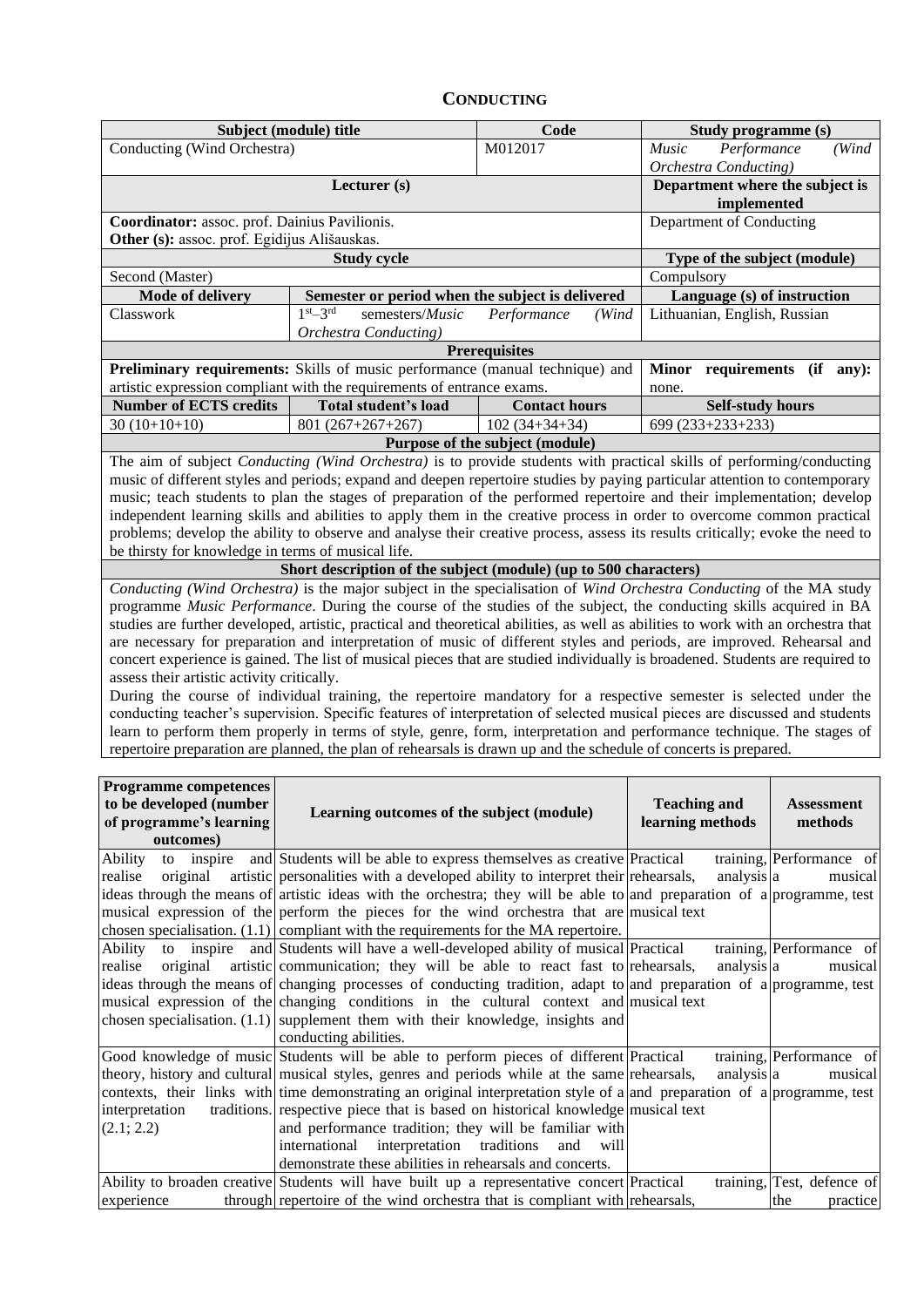| initiation<br>of                       | and the requirements for the scope; they will be able to independent                                | artistic report |                          |
|----------------------------------------|-----------------------------------------------------------------------------------------------------|-----------------|--------------------------|
|                                        | engagement in independent assess the circumstances and context of performance activity              |                 |                          |
| artistic activity. (3.1)               | and select the repertoire for performance properly                                                  |                 |                          |
|                                        | accordingly, as well as rehearse and perform it in at                                               |                 |                          |
|                                        | least one social-cultural project, i.e. concert.                                                    |                 |                          |
|                                        | Ability to broaden creative Students will be able to initiate art projects and creative Independent | artistic Test,  | practice                 |
| experience                             | through activity and head it properly, as well as present it in the activity                        |                 | report                   |
| of<br>initiation                       | and form of a concert.                                                                              |                 |                          |
| engagement in independent              |                                                                                                     |                 |                          |
| artistic activity. (3.2)               |                                                                                                     |                 |                          |
|                                        | Ability to analyse and Students will be able to think critically, react to the Practical            | training, Test  |                          |
|                                        | critically assess creative environment of the orchestra and at the same time rehearsals,            | analysis        |                          |
| and<br>processes                       | their demonstrate good verbal abilities in work with an and preparation of a                        |                 |                          |
| significance in the context orchestra. |                                                                                                     | musical text    |                          |
| of contemporary culture.               |                                                                                                     |                 |                          |
| (4.2)                                  |                                                                                                     |                 |                          |
| Inter-personal                         | and Students will demonstrate appropriate leadership, team Practical                                |                 | training, Performance of |
| communication                          | skills, work, negotiation and organisational skills, initiative, rehearsals,                        | analysis a      | musical                  |
| leadership. $(5.1; 5.2)$               | artistry, as well as the ability to integrate into different and preparation of a programme, test   |                 |                          |
|                                        | cultural environment, such as orchestras, choirs, musical text                                      |                 |                          |
|                                        | instrumental ensembles and when presenting at least                                                 |                 |                          |
|                                        | one project.                                                                                        |                 |                          |
| Systemic and                           | analytical Students will have acquired detailed knowledge about Practical                           | training, Test  |                          |
| thinking. $(6.1)$                      | the conductor's profession; they will be aware of the rehearsals,                                   | analysis        |                          |
|                                        | links between theoretical and practical studies on the and preparation of a                         |                 |                          |
|                                        | manual techniques of conducting and posture, and be musical text                                    |                 |                          |
|                                        | able to use this knowledge in lectures and rehearsals,                                              |                 |                          |
|                                        | as well as when preparing and discussing musical                                                    |                 |                          |
|                                        | programmes.                                                                                         |                 |                          |
| Ability<br>work<br>to                  | and Students will be able to analyse and learn the given or Practical                               |                 | training, Performance of |
| improve. $(7.1)$                       | selected score independently while at the same time rehearsals,                                     | analysis a      | musical                  |
|                                        | their music literature and history and preparation of a programme, test<br>integrating              |                 |                          |
|                                        | knowledge about the composer's period and style; they musical text                                  |                 |                          |
|                                        | will be able to work and improve independently.                                                     |                 |                          |

|                                                                                                                                   |  |                     |          |                             |                                              |                                                      |                         |                    |                  | Time (hours) of contact and individual work                                    |
|-----------------------------------------------------------------------------------------------------------------------------------|--|---------------------|----------|-----------------------------|----------------------------------------------|------------------------------------------------------|-------------------------|--------------------|------------------|--------------------------------------------------------------------------------|
| <b>Topics</b>                                                                                                                     |  | Individual lectures | Seminars | Practical training in small | <u>eroups</u><br>Practical training in large | exam/rehearsals/consultations<br>Preparation for the | Exam/course credit test | Total contact work | Self-study hours | <b>Assignments</b>                                                             |
| $1st$ semester                                                                                                                    |  |                     |          |                             |                                              |                                                      |                         |                    |                  |                                                                                |
| 1. Selected marches for the wind orchestral<br>by three of four Lithuanian authors. E.g.: by<br>B. Jonušas, V. Žilius and others. |  | 16                  |          |                             |                                              |                                                      |                         | 16                 | 117              | Analysis and preparation of<br>musical text. Listening to<br>sound recordings. |
| 2. 1 large-scope piece. E.g.:<br>L. van Beethoven's Symphony No. 1;<br>overture from J. Strauss' Operetta The Gypsy<br>Baron.     |  | 16                  |          |                             |                                              |                                                      |                         | 16                 | 116              | Analysis and preparation of<br>musical text. Listening to<br>sound recordings. |
| 3. Exam.                                                                                                                          |  |                     |          |                             |                                              |                                                      | 2                       | $\overline{2}$     |                  |                                                                                |
| <b>Total:</b>                                                                                                                     |  | 32                  |          |                             |                                              |                                                      | $\overline{2}$          | 34                 | 233              |                                                                                |
| $2nd$ semester                                                                                                                    |  |                     |          |                             |                                              |                                                      |                         |                    |                  |                                                                                |
| 1. 2 overtures. E.g.: L. van Beethoven's<br>Corional; Roman Carnival by H. Berlioz.                                               |  | 16                  |          |                             |                                              |                                                      |                         | 16                 | 117              | Analysis and preparation of<br>musical text. Listening to<br>sound recordings. |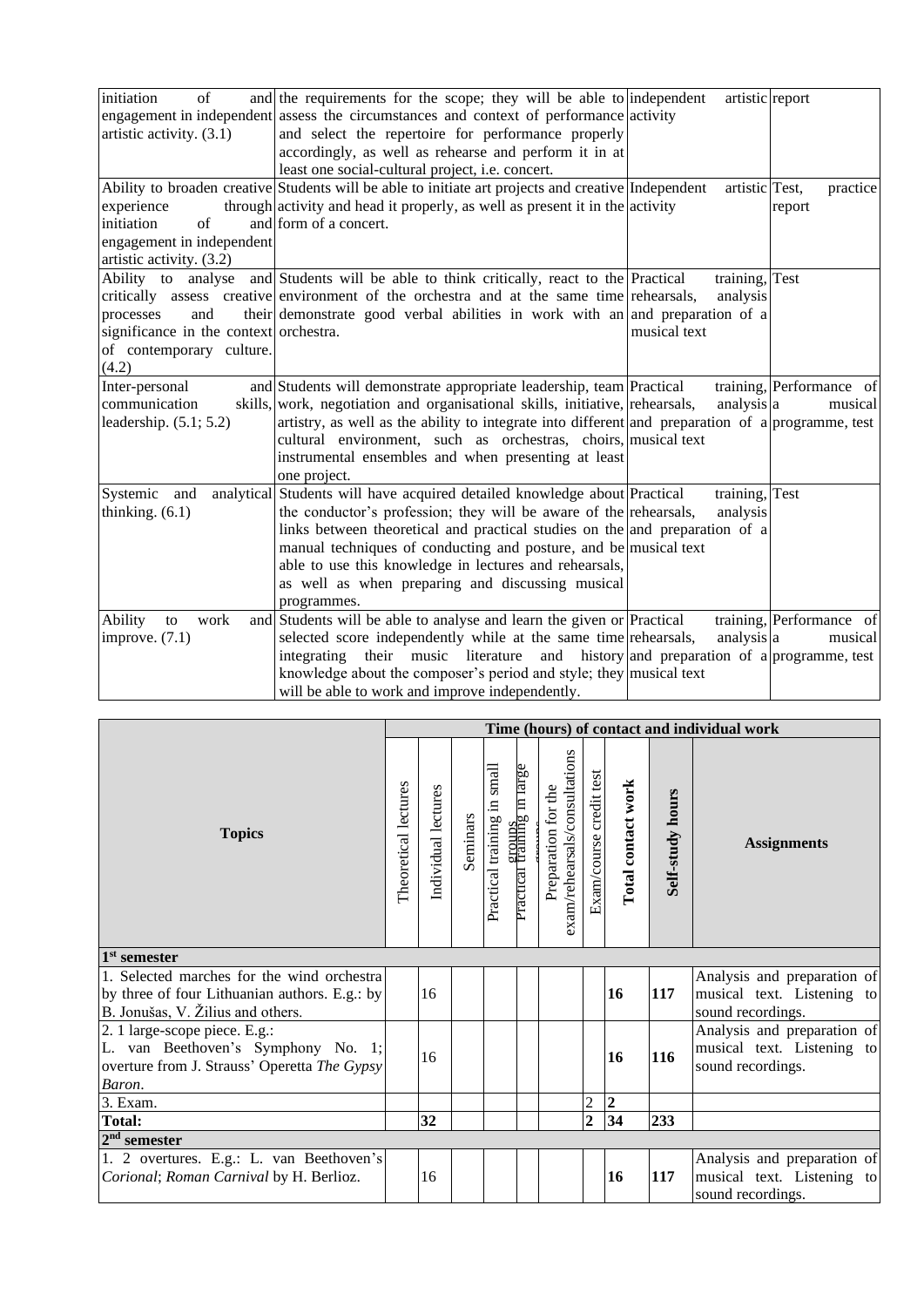| 2. 1 symphony (optional). E.g.: W. A.<br>Mozart's Symphony No. 39 E flat major; R.<br>Schumann's Symphony No. 3; L. van<br>Beethoven's Symphony No. 4. | 16 |                | <b>16</b> | <b>116</b> | Analysis and preparation of<br>musical text. Listening to<br>sound recordings. |
|--------------------------------------------------------------------------------------------------------------------------------------------------------|----|----------------|-----------|------------|--------------------------------------------------------------------------------|
| 3. Exam.                                                                                                                                               |    | $\overline{2}$ | 2         |            |                                                                                |
| <b>Total:</b>                                                                                                                                          | 32 | $\overline{2}$ | 34        | 233        |                                                                                |
| $3rd$ semester                                                                                                                                         |    |                |           |            |                                                                                |
| $\vert 1.$ 2<br>small-scale works. E.g.: P.<br>Tchaikovsky's Symphonic poem Romeo and<br>Juliet; Vltava by B. Smetana.                                 | 16 |                | <b>16</b> | 117        | Analysis and preparation of<br>musical text. Listening to<br>sound recordings. |
| 2. 1 symphony. E.g.: A. Dvořák's Symphony<br>No. 9.                                                                                                    | 16 |                | <b>16</b> | 116        | Analysis and preparation of<br>musical text. Listening to<br>sound recordings. |
| 3. Exam.                                                                                                                                               |    | 2              | 2         |            |                                                                                |
| Total:                                                                                                                                                 | 32 | $\overline{2}$ | 34        | 233        |                                                                                |

| <b>Assessment</b> | Weight,   | <b>Deadline for</b> | <b>Assessment criteria</b>                                                     |
|-------------------|-----------|---------------------|--------------------------------------------------------------------------------|
| strategy          | $\%$      | completing the      |                                                                                |
|                   |           | assignments         |                                                                                |
| Exam              | 100 %     | During              | exam 1. Performance of a musical programme.                                    |
|                   | $(60+40)$ | session             | <b>Requirements:</b> conducting a musical programme lasting for 15–30 minutes  |
|                   |           |                     | with an accompaniment by 2 accompanists. It may consist of one or two parts    |
|                   |           |                     | of a cycle or a smaller-scope musical piece, e.g. an overture-fantasia, march, |
|                   |           |                     | etc.                                                                           |
|                   |           |                     | The following is assessed:                                                     |
|                   |           |                     | • Originality of interpretation;                                               |
|                   |           |                     | • Accurate performance of the repertoire in terms of musical text;             |
|                   |           |                     | • Manual technique;                                                            |
|                   |           |                     | • Sense of style, genre and form;                                              |
|                   |           |                     | • Artistry and convincingness, quality of musical expression.                  |
|                   |           |                     | 2. Test.                                                                       |
|                   |           |                     | a) an analysis of the performed programme and a justification of its           |
|                   |           |                     | interpretation;                                                                |
|                   |           |                     | b) based on the additional list of 10 to 15 works, symphonic music, works for  |
|                   |           |                     | wind orchestras, instruments, their coordination, technical possibilities and  |
|                   |           |                     | other matters related to the profession of conductor are discussed.            |
|                   |           |                     | The following is assessed:                                                     |
|                   |           |                     | • knowledge (of performance art history and interpretation theories, cultural  |
|                   |           |                     | contexts, etc.);                                                               |
|                   |           |                     | • fluency and validity of argumentation;                                       |
|                   |           |                     | • sources of information.                                                      |

| <b>Author</b>                    | <b>Publication</b> | <b>Title</b>                        | No. of            | <b>Publisher (place, publishing)</b> |  |  |  |
|----------------------------------|--------------------|-------------------------------------|-------------------|--------------------------------------|--|--|--|
|                                  | date (year)        |                                     | periodical        | office) or web link                  |  |  |  |
|                                  |                    |                                     | or volume         |                                      |  |  |  |
| <b>Required study material</b>   |                    |                                     |                   |                                      |  |  |  |
| Schuller, G.                     | 1997               | The Compleat Conductor              |                   | New York, Oxford: Oxford             |  |  |  |
|                                  |                    |                                     |                   | <b>University Press</b>              |  |  |  |
| Мусин, И.                        | 1967               | Техника дирижирования               |                   | Ленинград: «Музыка»                  |  |  |  |
| <b>Additional study material</b> |                    |                                     |                   |                                      |  |  |  |
| Erickson, F.                     | 1983               | Arranging for the concert band      |                   |                                      |  |  |  |
| Gardiner, J. E.                  | 1999               | Die Gegenwart des musikalischen     |                   | Residenz Verlag                      |  |  |  |
|                                  |                    | Vergangenheit. Meisterwerke<br>der  |                   |                                      |  |  |  |
|                                  |                    | Musik in der Dirigenten-Werkstatt   |                   |                                      |  |  |  |
| Geniušas, R.                     | 1973               | Dirigavimas ir Lietuvos dirigentai  |                   | Vilnius                              |  |  |  |
| Harnoncourt,                     | 1976               | Musik als Klangrede. Essays und     |                   | Residenz Verlag                      |  |  |  |
| N.                               |                    | Vorträge                            |                   |                                      |  |  |  |
| Lebrecht, N.                     | 1991               | The Maestro Myth                    |                   | London: Simon & Schuster             |  |  |  |
| Ross, A.                         | 2007               | The Rest Is Noise: Listening To The | New York: Picador |                                      |  |  |  |
|                                  |                    | <b>Twentieth Century</b>            |                   |                                      |  |  |  |
| Хайкин, Б.                       | 1984               | Беседы о дирижерском ремесле        |                   | Москва:<br>«Советский                |  |  |  |
|                                  |                    |                                     |                   | композитор»                          |  |  |  |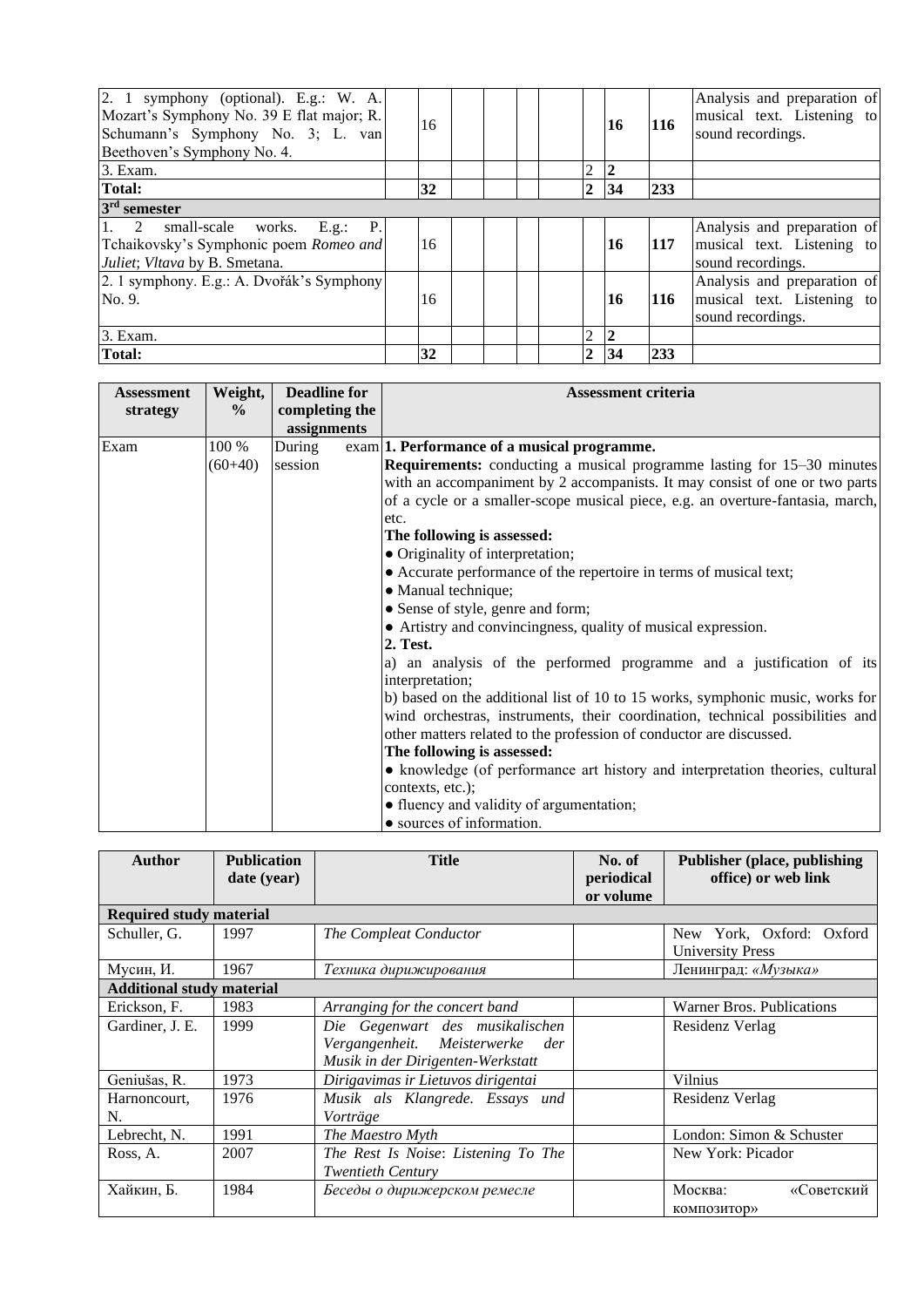#### **SCORE READING**

<span id="page-5-0"></span>

|                                                                                                                    | Subject (module) title                           | Code                 |                                                                                            | Study programme (s)          |              |  |  |
|--------------------------------------------------------------------------------------------------------------------|--------------------------------------------------|----------------------|--------------------------------------------------------------------------------------------|------------------------------|--------------|--|--|
| Score reading (Wind Orchestra Conducting)                                                                          |                                                  | M116217              | Music                                                                                      | Performance                  | (Wind        |  |  |
|                                                                                                                    |                                                  |                      |                                                                                            | Orchestra Conducting)        |              |  |  |
|                                                                                                                    |                                                  |                      | Department where the subject is                                                            |                              |              |  |  |
|                                                                                                                    |                                                  |                      | implemented                                                                                |                              |              |  |  |
| Coordinator: assoc. prof. Kazys Daugėla.                                                                           |                                                  |                      |                                                                                            | Department of Conducting     |              |  |  |
|                                                                                                                    | <b>Study cycle</b>                               |                      |                                                                                            | Type of the subject (module) |              |  |  |
| Second (Master)                                                                                                    |                                                  |                      | Compulsory                                                                                 |                              |              |  |  |
| <b>Mode of delivery</b>                                                                                            | Semester or period when the subject is delivered |                      | Language (s) of instruction                                                                |                              |              |  |  |
| Classwork                                                                                                          |                                                  |                      | $1st-2nd$ semesters/ <i>Music Performance (Wind Orchestra</i> Lithuanian, English, Russian |                              |              |  |  |
|                                                                                                                    | Conducting)                                      |                      |                                                                                            |                              |              |  |  |
|                                                                                                                    |                                                  | <b>Prerequisites</b> |                                                                                            |                              |              |  |  |
| <b>Preliminary requirements:</b> score-reading skills, knowledge of the specific features <b>Minor</b>             |                                                  |                      |                                                                                            | requirements                 | (if<br>any): |  |  |
| of wind instruments and orchestral music playing.                                                                  |                                                  |                      | none.                                                                                      |                              |              |  |  |
| Number of ECTS credits                                                                                             | Total student's load                             | <b>Contact hours</b> |                                                                                            | <b>Self-study hours</b>      |              |  |  |
| $10(5+5)$                                                                                                          | $268(134+134)$                                   | $17(8.5+8.5)$        |                                                                                            | $251(125.5+125.5)$           |              |  |  |
| Purpose of the subject (module)                                                                                    |                                                  |                      |                                                                                            |                              |              |  |  |
| The aim of subject Score reading (Wind Orchestra Conducting) is to teach students to have a grasp on the score;    |                                                  |                      |                                                                                            |                              |              |  |  |
| understand the role of orchestration in the dramaturgy of the piece; develop knowledge of the most recent music by |                                                  |                      |                                                                                            |                              |              |  |  |

understand the role of orchestration in the dramaturgy of the piece; develop knowledge of the most recent music by Lithuanian and world composers; develop students' "orchestral" ear and abilities to assess the interpretation by the orchestra and conductor professionally.

**Short description of the subject (module) (up to 500 characters)**

The subject *Score reading (Wind Orchestra Conducting)* is perceived as one of musical-theoretical subjects intended for conductors-bandmasters that is aimed at teaching students to have a grasp on the score and helping them understand the role of orchestration in the dramaturgy of the piece; develop knowledge of the most recent music by Lithuanian and world composers, as well as develop students' "orchestral" ear and abilities to assess the interpretation by the orchestra and conductor professionally when analysing the sound of orchestral pieces.

| <b>Programme competences</b><br>to be developed (number<br>of programme's learning<br>outcomes) | Learning outcomes of the subject (module)                                                                                                                                                                                                                                                                                                                                                                                                                                                                                                                   | <b>Teaching and</b><br>learning methods | <b>Assessment methods</b> |
|-------------------------------------------------------------------------------------------------|-------------------------------------------------------------------------------------------------------------------------------------------------------------------------------------------------------------------------------------------------------------------------------------------------------------------------------------------------------------------------------------------------------------------------------------------------------------------------------------------------------------------------------------------------------------|-----------------------------------------|---------------------------|
| Ability<br>realise<br>original                                                                  | to inspire and Students will be able to read (perform on the Search for sources, Creative assignment,<br>artistic piano) pieces of different genres and styles for the studies of sound preparation of the<br>ideas through the means of wind instrument ensemble and orchestra while at recordings, musical clavier from the score,<br>musical expression of the the same time rendering the major elements of text<br>chosen specialisation. $(1.2)$ musical texture and stylistic features of the piece practical training<br>in the most efficient way. | and                                     | score, oral survey        |
| interpretation<br>(2.1)                                                                         | Good knowledge of music Students will know the transcription principles of Search for sources, Creative assignment,<br>theory, history and cultural scores for wind ensembles and orchestras; they studies of sound test, oral survey<br>contexts, their links with will be able to base their decisions on knowledge recordings, musical<br>traditions. of music theory and history, as well as practice of text<br>instrumentation for wind<br>ensembles and practical training<br>orchestras.                                                            | and<br>score.                           |                           |
| and<br>processes<br>of contemporary culture. provide recommendations.<br>(4.2)                  | Ability to analyse and Students will be able to analyse and assess the Analysis of sound Oral survey<br>critically assess creative quality of their and others' work in a critical, recordings, musical<br>their constructive and well-founded manner during text<br>significance in the context discussions of assessments; they will be able to discussions                                                                                                                                                                                               | and<br>scores.                          |                           |
| Ability<br>work<br>to<br>improve. $(7.1)$                                                       | and Students will be able to analyse and learn the Search for sources, Performance<br>given or selected score independently and base studies of sound musical programme,<br>their decisions on different information sources recordings, musical oral survey<br>related to the performed piece, its cultural and text and score<br>and/or<br>stylistic<br>context<br>contemporary<br>interpretation.                                                                                                                                                        |                                         | of<br>a                   |

| <b>opics</b> | Time (hours) of contact and individual work |
|--------------|---------------------------------------------|
|              |                                             |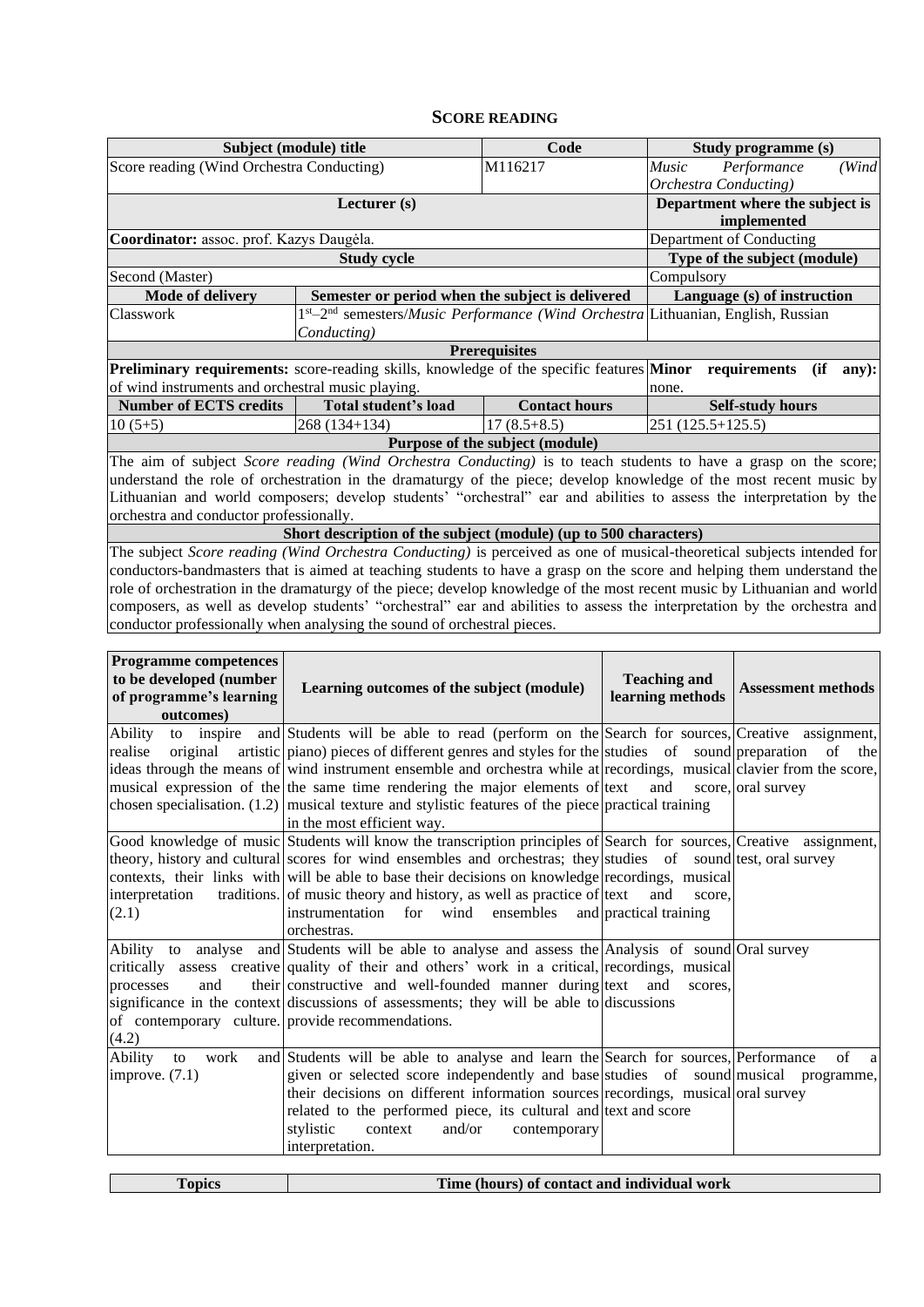|                                                                                                                                                                                                              | Theoretical lectures | Individual lectures | Seminars | Practical training in<br>small | $\Xi$<br>Practical training<br>prouns | exam/consultations<br>Preparation for the | Exam/course credit test | Total contact work | Self-study hours | <b>Assignments</b>                                                                                                                                                                                                                                                                                                                |
|--------------------------------------------------------------------------------------------------------------------------------------------------------------------------------------------------------------|----------------------|---------------------|----------|--------------------------------|---------------------------------------|-------------------------------------------|-------------------------|--------------------|------------------|-----------------------------------------------------------------------------------------------------------------------------------------------------------------------------------------------------------------------------------------------------------------------------------------------------------------------------------|
| $1st$ semester                                                                                                                                                                                               |                      |                     |          |                                |                                       |                                           |                         |                    |                  |                                                                                                                                                                                                                                                                                                                                   |
| wind<br>World<br>march<br>orchestras.<br>instrument<br>Vertical and horizontal<br>orchestral<br>reading<br>of<br>created<br>scores<br>by<br>composers from different<br>countries<br>around<br>the<br>world. |                      | 8                   |          |                                |                                       |                                           |                         |                    | 125.5            | of<br>theoretical<br>Analysis<br>sources.<br>musical text and audio recordings,<br>practical training. Preparation of<br>claviers for two pianos from the score<br>for march wind instrument orchestras<br>medium-scope<br>pieces<br>by<br>(two<br>Western<br>Eastern<br>and<br>European<br>composers, at least 100 bars).        |
| Exam.                                                                                                                                                                                                        |                      |                     |          |                                |                                       |                                           | 0.5                     | 0.5                |                  |                                                                                                                                                                                                                                                                                                                                   |
| <b>Total:</b>                                                                                                                                                                                                |                      | 8                   |          |                                |                                       |                                           | 0.5                     | 8.5                | 125.5            |                                                                                                                                                                                                                                                                                                                                   |
| $2nd$ semester                                                                                                                                                                                               |                      |                     |          |                                |                                       |                                           |                         |                    |                  |                                                                                                                                                                                                                                                                                                                                   |
| wind orchestra.<br>Grand<br>Vertical and horizontal<br>reading of large-scope<br>orchestral scores created<br>by<br>from<br>composers<br>different<br>countries<br>around the world.                         |                      | R                   |          |                                |                                       |                                           |                         |                    | 125.5            | of theoretical<br>Analysis<br>sources,<br>musical text and audio recordings,<br>practical training. Preparation of<br>claviers for two pianos from the score<br>for military march wind instrument<br>orchestras (one original large-scope<br>piece by Western and Eastern<br>European<br>least<br>composers,<br>at<br>200 bars). |
| Exam.                                                                                                                                                                                                        |                      |                     |          |                                |                                       |                                           | 0.5                     | 0.5                |                  |                                                                                                                                                                                                                                                                                                                                   |
| <b>Total:</b>                                                                                                                                                                                                |                      |                     |          |                                |                                       |                                           | 0.5                     | 8.5                | 125.5            |                                                                                                                                                                                                                                                                                                                                   |

| <b>Assessme</b>    | Weight,              | <b>Deadline for</b>       | <b>Assessment criteria</b>                                                                                                                                                                                                                                                                                                                                                                                                                                                                                                                                                                                                                                                                                                                                                                                                                                                                                                                                                                                                                                                              |
|--------------------|----------------------|---------------------------|-----------------------------------------------------------------------------------------------------------------------------------------------------------------------------------------------------------------------------------------------------------------------------------------------------------------------------------------------------------------------------------------------------------------------------------------------------------------------------------------------------------------------------------------------------------------------------------------------------------------------------------------------------------------------------------------------------------------------------------------------------------------------------------------------------------------------------------------------------------------------------------------------------------------------------------------------------------------------------------------------------------------------------------------------------------------------------------------|
| nt                 | $\frac{0}{0}$        | completing the            |                                                                                                                                                                                                                                                                                                                                                                                                                                                                                                                                                                                                                                                                                                                                                                                                                                                                                                                                                                                                                                                                                         |
| strategy           |                      | assignments               |                                                                                                                                                                                                                                                                                                                                                                                                                                                                                                                                                                                                                                                                                                                                                                                                                                                                                                                                                                                                                                                                                         |
| Intermedia<br>te   | 30 %                 | During semester           | Submit claviers for two pianos prepared from scores. The claviers of<br>orchestral works are prepared with a score editor (optional) and presented                                                                                                                                                                                                                                                                                                                                                                                                                                                                                                                                                                                                                                                                                                                                                                                                                                                                                                                                      |
| assessment<br>Exam | 35<br>$\%$<br>$+35%$ | During<br>exam<br>session | in print and digital version (in .SIB or .MUSX formats).<br>1) Oral survey. The following is assessed: theoretical knowledge,<br>argumentation, sources used for argumentation and ability to assess<br>them critically.<br>2) Sight-reading of the score for the piano.<br>Requirements:<br>$1st$ semester: Transpose freely in B, in F, in Es and other combinations<br>found in scores of different march wind instrument orchestras,<br>play the prepared piece and sight-play; have good orientation<br>in the score of 32 lines.<br>$2nd$ semester:<br>Play a prepared piece for a large wind orchestra and sight-<br>read the unknown score; demonstrate the ability to select the<br>most important musical material in the contemporary wind<br>instrument orchestra.<br>Assessment criteria:<br>• quick reaction and orientation in the vertical of the score;<br>• accurate performance of the score in terms of the musical text;<br>• artistic performance of a score: phrasing, dynamics, sense of musical<br>dramaturgy;<br>• appropriate level of piano playing skills. |

| <b>Author</b> | <b>Publication</b> | <b>Title</b> | No. of     | Publisher (place,     |
|---------------|--------------------|--------------|------------|-----------------------|
|               | date (year)        |              | periodical | publishing office) or |
|               |                    |              | or volume  | web link              |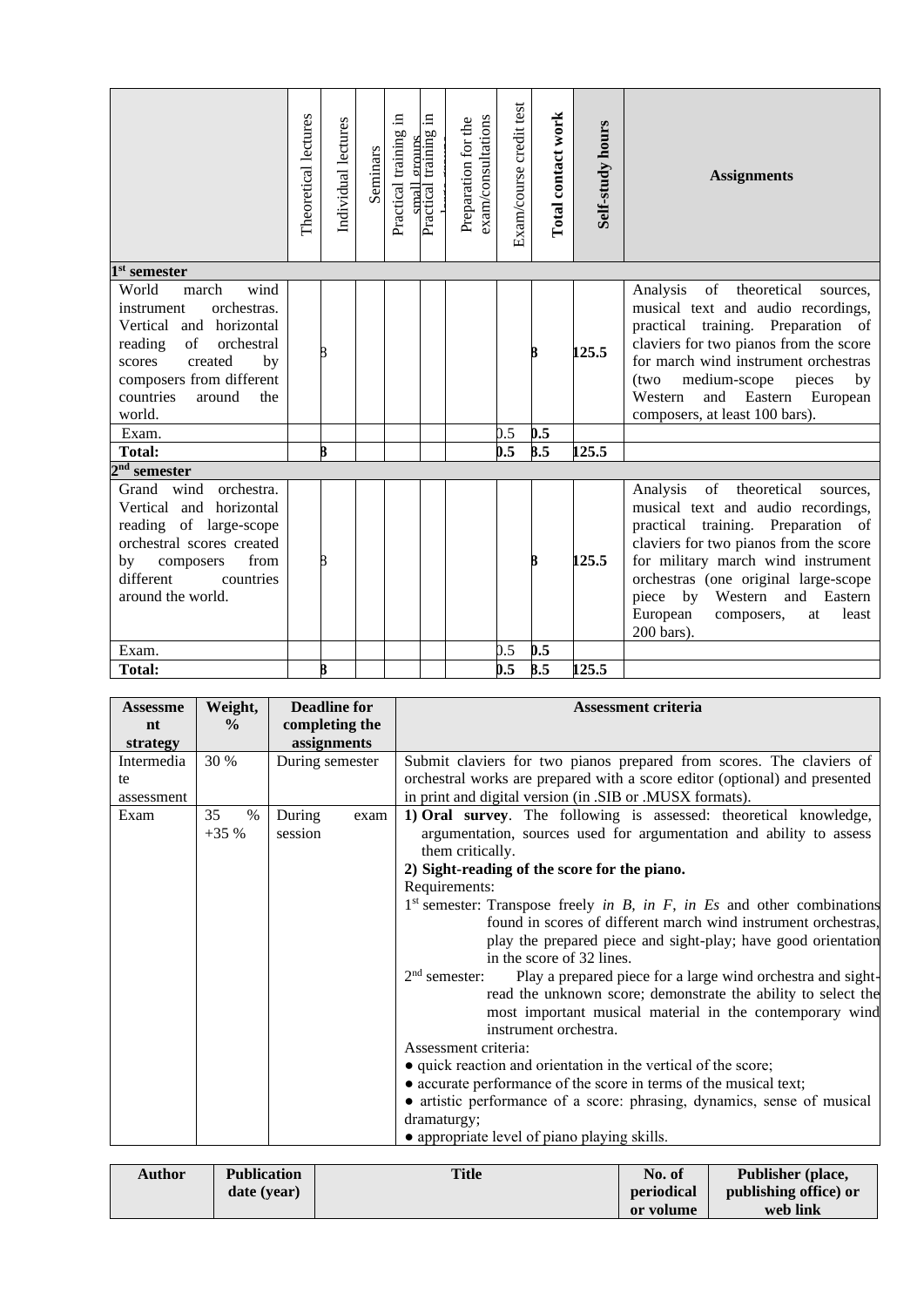| <b>Required study material</b>   |      |                                             |                       |                                |
|----------------------------------|------|---------------------------------------------|-----------------------|--------------------------------|
| Bailey, W.;                      | 2015 | The Complete Marching Band Resource         |                       | of<br>University               |
| Payne, B.                        |      | Manual: Techniques and Materials for        | Pennsylvania Press; 3 |                                |
|                                  |      | Teaching, Drill Design, and Music Arranging | edition               |                                |
| Dickreiter,                      | 2003 | Score Reading: A Key to the Music           |                       | <b>Amadeus Press</b>           |
| М.                               |      | Experience                                  |                       |                                |
| Morris, R.O.;                    | 1968 | Preparatory Exercises in Score Reading      |                       | Oxford<br>University           |
| Ferguson, H.                     |      | (Vorbereitende Ubungen im Partiturlesen)    |                       | Press; 1 edition               |
| Stith, G.                        | 2011 | Score And Rehearsal Preparation: A          |                       | Hal<br>Leonard                 |
|                                  |      | Realistic Approach For Instrumental         |                       | Corporation                    |
|                                  |      | Conductors                                  |                       |                                |
| <b>Additional study material</b> |      |                                             |                       |                                |
| Battisti, F.                     | 2007 | On Becoming a Conductor: Lessons and        |                       | Meredith<br>Music,             |
|                                  |      | Meditations on the Art of Conducting        |                       | 49717th edition                |
| Emerita,                         | 2004 | The Modern Conductor                        | 7 edition             | Pearson                        |
| Elizabeth A.                     |      |                                             |                       |                                |
| Green:                           |      |                                             |                       |                                |
| Gibson,                          |      |                                             |                       |                                |
| Mark                             |      |                                             |                       |                                |
| Garofalo,                        | 2000 | Improving Intonation in Band and Orchestra  |                       | Meredith Music                 |
| Robert                           |      | Performance                                 |                       |                                |
| Markworth,                       | 2008 | The Dynamic Marching Band                   |                       | Ajoyin Publishing              |
| Wayne                            |      |                                             |                       |                                |
| Meie, G.                         | 2009 | The Score, the Orchestra, and the Conductor |                       | <b>Oxford University Press</b> |
| Miller, D.K.                     | 2015 | Rehearsing the Band                         | Volume 2              | Meredith Music                 |

#### **MILITARY BAND CEREMONIAL**

<span id="page-7-0"></span>

| Subject (module) title<br>Code<br>Study programme (s)                                                                     |                                                                                                                           |                                                     |                          |                              |  |  |  |  |
|---------------------------------------------------------------------------------------------------------------------------|---------------------------------------------------------------------------------------------------------------------------|-----------------------------------------------------|--------------------------|------------------------------|--|--|--|--|
| <b>Military Band Ceremonial</b>                                                                                           |                                                                                                                           | M026517                                             | <b>Music</b>             | Performance<br>(Wind         |  |  |  |  |
|                                                                                                                           |                                                                                                                           |                                                     | Orchestra Conducting)    |                              |  |  |  |  |
|                                                                                                                           | Lecturer (s)                                                                                                              |                                                     |                          | Department where the subject |  |  |  |  |
|                                                                                                                           |                                                                                                                           |                                                     |                          | is implemented               |  |  |  |  |
| Coordinator: assoc. prof. Egidijus Ališauskas.                                                                            |                                                                                                                           |                                                     | Department of Conducting |                              |  |  |  |  |
|                                                                                                                           |                                                                                                                           | Type of the subject (module)                        |                          |                              |  |  |  |  |
| Second (Master)                                                                                                           |                                                                                                                           |                                                     | Compulsory               |                              |  |  |  |  |
| <b>Mode of delivery</b>                                                                                                   | Semester or period when the subject is delivered                                                                          |                                                     |                          | Language (s) of instruction  |  |  |  |  |
| Classwork                                                                                                                 | semester/Music Performance (Wind Orchestra<br>1 <sup>st</sup>                                                             |                                                     |                          | Lithuanian, English, Russian |  |  |  |  |
|                                                                                                                           | Conducting)                                                                                                               |                                                     |                          |                              |  |  |  |  |
|                                                                                                                           | <b>Prerequisites</b>                                                                                                      |                                                     |                          |                              |  |  |  |  |
|                                                                                                                           | Preliminary requirements: music performance and artistic expression skills that                                           |                                                     |                          | Minor requirements (if any): |  |  |  |  |
| meet the requirements of entrance exams.                                                                                  |                                                                                                                           |                                                     | none.                    |                              |  |  |  |  |
| <b>Number of ECTS credits</b>                                                                                             |                                                                                                                           | <b>Total student's load</b><br><b>Contact hours</b> |                          | <b>Self-study hours</b>      |  |  |  |  |
| 5                                                                                                                         | 133                                                                                                                       | 17                                                  | 116                      |                              |  |  |  |  |
|                                                                                                                           | Purpose of the subject (module)                                                                                           |                                                     |                          |                              |  |  |  |  |
|                                                                                                                           | The aim of subject Military Band Ceremonial is to introduce students to the main ceremonies of military band, music       |                                                     |                          |                              |  |  |  |  |
|                                                                                                                           | performed during them and the major aspects of its performance, behavioural principles during representative events,      |                                                     |                          |                              |  |  |  |  |
|                                                                                                                           | specific features of conducting during representational events, the drum major's movements and their control.             |                                                     |                          |                              |  |  |  |  |
|                                                                                                                           | Short description of the subject (module) (up to 500 characters)                                                          |                                                     |                          |                              |  |  |  |  |
|                                                                                                                           | During the course of subject Military Band Ceremonial, students are introduced to the main ceremonies of military         |                                                     |                          |                              |  |  |  |  |
|                                                                                                                           | band, music performed during them and the major aspects of its performance, behavioural principles during                 |                                                     |                          |                              |  |  |  |  |
|                                                                                                                           | representative events, specific features of conducting during representational events, the drum major's movements and     |                                                     |                          |                              |  |  |  |  |
|                                                                                                                           | their control.                                                                                                            |                                                     |                          |                              |  |  |  |  |
|                                                                                                                           | During the course of practical classes, different aspects of ceremonial of military band are analysed and the performance |                                                     |                          |                              |  |  |  |  |
| technique, repertoire, specific features of conducting, innovations in the ceremonial of military band, and contemporary  |                                                                                                                           |                                                     |                          |                              |  |  |  |  |
| trends are discussed; different techniques of ceremonial of military band are tried out; students learn to select musical |                                                                                                                           |                                                     |                          |                              |  |  |  |  |
|                                                                                                                           | pieces according to the nature of ceremonies and conduct them.                                                            |                                                     |                          |                              |  |  |  |  |
|                                                                                                                           |                                                                                                                           |                                                     |                          |                              |  |  |  |  |
| <b>Programme competences</b>                                                                                              |                                                                                                                           |                                                     | <b>Teaching and</b>      | <b>Assessment</b>            |  |  |  |  |
| to be developed (number                                                                                                   | Learning outcomes of the subject (module)                                                                                 |                                                     | learning methods         | mathode                      |  |  |  |  |

**learning methods**

**methods**

**of programme's learning**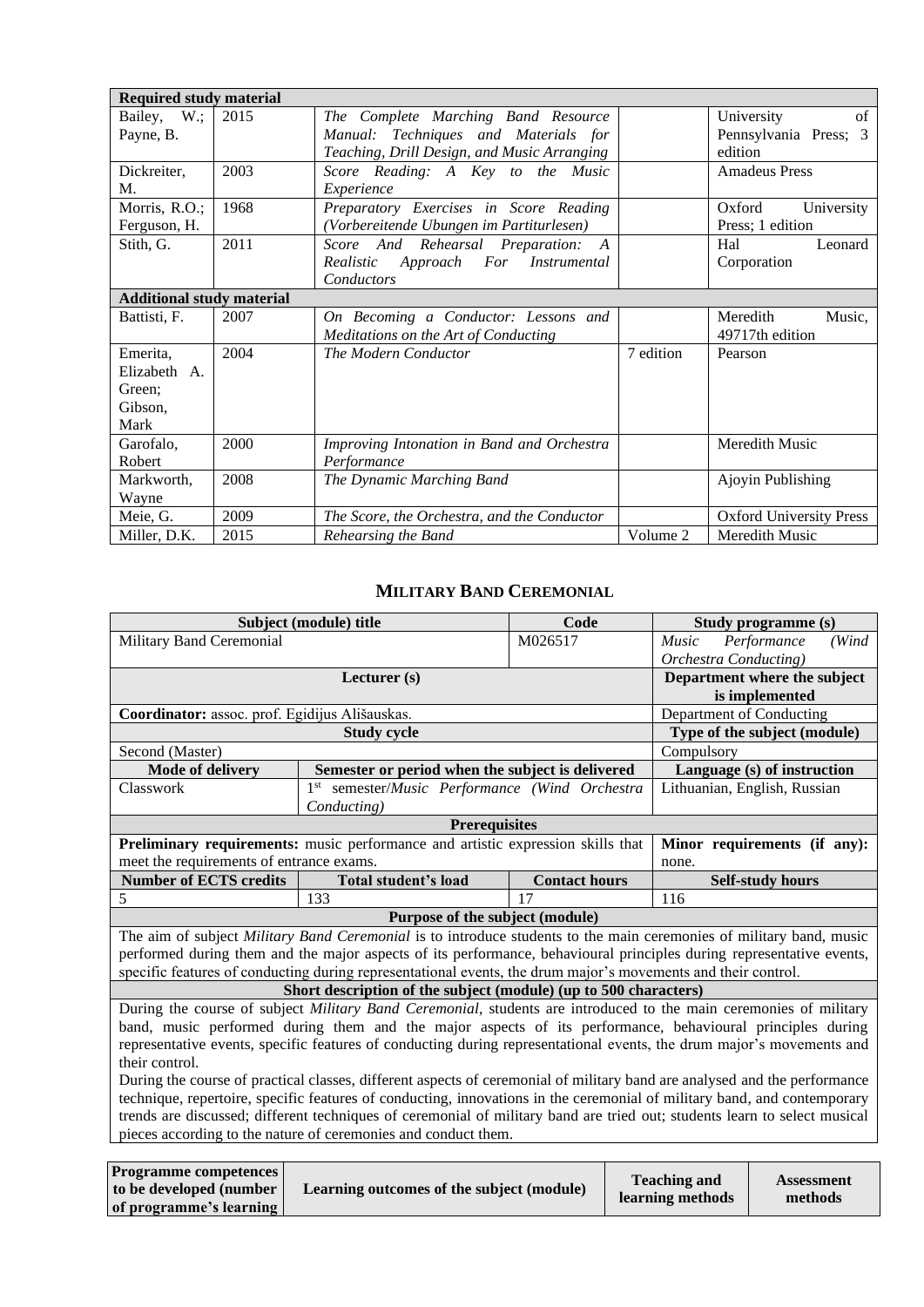| outcomes)                                                                     |                                                                                                                 |                   |                                 |
|-------------------------------------------------------------------------------|-----------------------------------------------------------------------------------------------------------------|-------------------|---------------------------------|
| inspire<br><b>Ability</b><br>to                                               | and Students will be able to express themselves as Practical                                                    |                   | training, Performance of a      |
| realise<br>original                                                           | artistic creative personalities with a developed ability to rehearsals,                                         | analysis musical  |                                 |
|                                                                               | ideas through the means of lead the military band; they will be able to and preparation of a programme, test    |                   |                                 |
|                                                                               | musical expression of the interpret the pieces from the repertoire of military musical text                     |                   |                                 |
| chosen specialisation. $(1.1)$ wind band creatively.                          |                                                                                                                 |                   |                                 |
| Ability<br>inspire<br>to                                                      | and When conducting the military band, students will Practical                                                  |                   | training, Performance of a      |
| realise                                                                       | original artistic demonstrate a developed manual technique, rehearsals,                                         | analysis musical  |                                 |
|                                                                               | ideas through the means of specific techniques of military band ceremonial and preparation of a programme, test |                   |                                 |
|                                                                               | musical expression of the performance, developed ability of musical musical text                                |                   |                                 |
| chosen specialisation. $(1.2)$ communication,                                 | and fast reaction<br>to<br>the                                                                                  |                   |                                 |
|                                                                               | momentary situation.                                                                                            |                   |                                 |
|                                                                               | Good knowledge of music Students will know the major principles of Practical                                    |                   | training, Performance of a      |
|                                                                               | theory, history and cultural ceremonial of military band; they will be able to rehearsals,                      | analysis musical  |                                 |
|                                                                               | contexts, their links with recognise them in practice, name and describe and preparation of a programme, test   |                   |                                 |
| interpretation                                                                | traditions. them, perform the main actions of ceremonial of musical text                                        |                   |                                 |
| (2.1; 2.2)                                                                    | military band, and select appropriate music                                                                     |                   |                                 |
|                                                                               | according to the representational purpose and level                                                             |                   |                                 |
|                                                                               | of the event.                                                                                                   |                   |                                 |
| Ability to<br>analyse                                                         | and Students will be able to think critically, as well as Practical                                             |                   | training, Holding<br>rehearsal, |
|                                                                               | critically assess creative react to the environment of the band while at the rehearsals,                        | analysis test     |                                 |
| and<br>processes<br>significance in the context work with orchestral artists. | their same time demonstrating good verbal abilities in and preparation of a                                     | musical text      |                                 |
| of contemporary culture.                                                      |                                                                                                                 |                   |                                 |
| (4.2)                                                                         |                                                                                                                 |                   |                                 |
| Inter-personal                                                                | and In their work with a band, students will Practical                                                          | training, Holding | rehearsal,                      |
| communication                                                                 | skills, demonstrate appropriate leadership, team work, rehearsals,                                              | analysis test     |                                 |
| leadership. (5.1)                                                             | negotiation and organisational skills, initiative and and preparation of a                                      |                   |                                 |
|                                                                               | artistry.                                                                                                       | musical text      |                                 |
| Systemic<br>and                                                               | analytical Students will have acquired detailed knowledge Practical                                             | training, Test    |                                 |
| thinking. $(6.1)$                                                             | about the bandmaster's profession, be aware of rehearsals,                                                      | analysis          |                                 |
|                                                                               | the links between theoretical and practical studies and preparation of a                                        |                   |                                 |
|                                                                               | and be able to use this knowledge in rehearsals musical text                                                    |                   |                                 |
|                                                                               | and representational events.                                                                                    |                   |                                 |
| Ability<br>work<br>to                                                         | and Students will be able to analyse and learn the Practical                                                    |                   | training, Holding<br>rehearsal, |
| improve. $(7.1)$                                                              | given or selected score independently by rehearsals,                                                            | analysis test     |                                 |
|                                                                               | integrating their knowledge of music literature and and preparation of a                                        |                   |                                 |
|                                                                               | history as well as ceremonial of military band; musical text                                                    |                   |                                 |
|                                                                               | they will be able to work and improve                                                                           |                   |                                 |
|                                                                               | independently.                                                                                                  |                   |                                 |

|                                                                                                        |                      |                     |          | Time (hours) of contact and individual work  |                                 |                                                 |                               |                    |                         |                                                                                                       |
|--------------------------------------------------------------------------------------------------------|----------------------|---------------------|----------|----------------------------------------------|---------------------------------|-------------------------------------------------|-------------------------------|--------------------|-------------------------|-------------------------------------------------------------------------------------------------------|
| <b>Topics</b>                                                                                          | Theoretical lectures | Individual lectures | Seminars | Ξ<br>training<br>ornins<br>Practical<br>Ilem | Ξ.<br>Practical training<br>ee. | the<br>axam/consultations<br>for<br>Preparation | credit<br>Exam/course<br>test | Total contact work | <b>Self-study hours</b> | <b>Assignments</b>                                                                                    |
| 1. Historical development and<br>major principles of military<br>band ceremonial.                      |                      |                     |          | 2                                            |                                 |                                                 |                               | $\mathbf{2}$       | <b>10</b>               | Studies of musical text, audio<br>and video<br>recordings<br>and<br>literature                        |
| 2. Major actions of military<br>ceremonial.<br>Practical<br>band<br>assignments.                       |                      |                     |          | $\overline{c}$                               |                                 |                                                 |                               | $\mathbf{2}$       | 13                      | Studies of musical text, audio<br>video recordings<br>and<br>and<br>literature, practical assignments |
| 3. Basics of the<br>statue of<br>military formation.                                                   |                      |                     |          | $\overline{c}$                               |                                 |                                                 |                               | $\mathbf 2$        | <b>10</b>               | Studies of musical text, audio<br>and video<br>recordings<br>and<br>literature                        |
| 4. Major characteristics of a<br>representational event protocol.<br>Representational<br>events<br>and |                      |                     |          | $\overline{c}$                               |                                 |                                                 |                               | $\mathbf{2}$       | 10                      | Studies of musical text, audio<br>video<br>and<br>recordings<br>and<br>literature                     |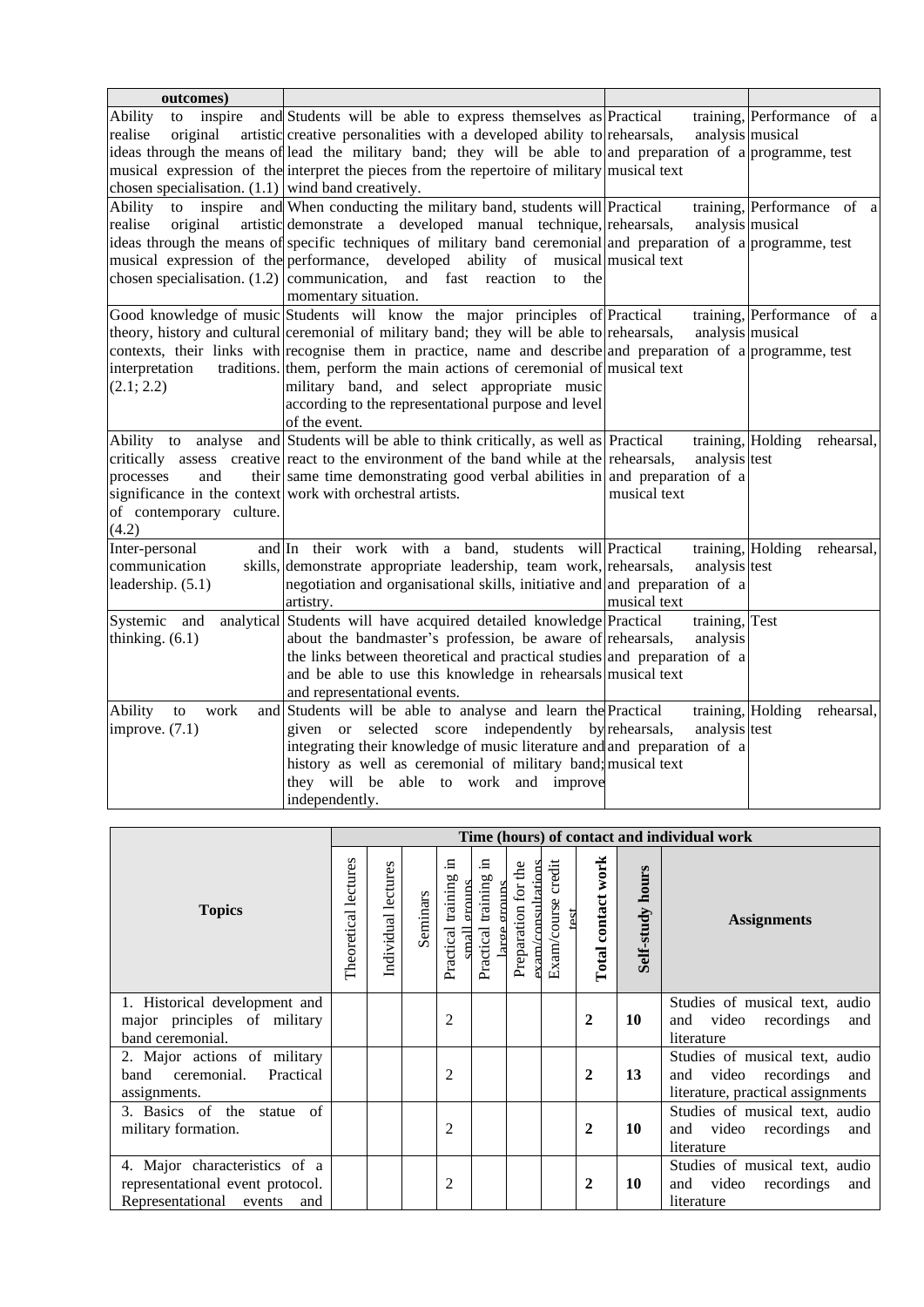| their characteristics.                                                                                    |  |    |  |   |           |                                                                                                 |
|-----------------------------------------------------------------------------------------------------------|--|----|--|---|-----------|-------------------------------------------------------------------------------------------------|
| 5. Music of representational<br>events and their conducting<br>characteristics. Practical<br>assignments. |  |    |  | 4 | <b>18</b> | Studies of musical text, audio<br>and video recordings and<br>literature, practical assignments |
| 6. Specific characteristics of<br>drum major's lead. Practical<br>assignments.                            |  |    |  | 4 | 18        | Studies of musical text, audio<br>and video recordings and<br>literature, practical assignments |
| 7. Exam                                                                                                   |  |    |  |   |           |                                                                                                 |
| Total:                                                                                                    |  | 16 |  | 7 | 116       |                                                                                                 |

| <b>Assessment</b> | Weight,       | <b>Deadline for</b> | <b>Assessment criteria</b>                                      |  |  |
|-------------------|---------------|---------------------|-----------------------------------------------------------------|--|--|
| strategy          | $\frac{0}{0}$ | completing the      |                                                                 |  |  |
|                   |               | assignments         |                                                                 |  |  |
| Accumulative      | 20 %          | During              | Three assessments of practical assignments are mandatory per    |  |  |
| score             |               | semester            | semester.                                                       |  |  |
|                   |               |                     | <b>Assessment criteria:</b>                                     |  |  |
|                   |               |                     | Drum major's leading abilities;<br>$\bullet$                    |  |  |
|                   |               |                     | Knowledge of representational events and the State<br>$\bullet$ |  |  |
|                   |               |                     | Protocol;                                                       |  |  |
|                   |               |                     | Manual technique.<br>$\bullet$                                  |  |  |
| Exam              | 80<br>$\%$    | During<br>exam      | Practical exam assignments.                                     |  |  |
|                   | $(70+10)$     | session             | Assessment criteria:                                            |  |  |
|                   |               |                     | Abilities of band marching and leading;<br>$\bullet$            |  |  |
|                   |               |                     | Specific features of protocol events and performance of         |  |  |
|                   |               |                     | musical pieces;                                                 |  |  |
|                   |               |                     | Drum major's leading abilities;<br>$\bullet$                    |  |  |
|                   |               |                     | Demonstration of knowledge about formation;                     |  |  |
|                   |               |                     | Marching skills.                                                |  |  |
|                   |               |                     | Oral survey: analysis of literature and the observed audio and  |  |  |
|                   |               |                     | video material.                                                 |  |  |
|                   |               |                     | Assessment criteria:                                            |  |  |
|                   |               |                     | Knowledge of military statute;                                  |  |  |
|                   |               |                     | Analysis of performed marching and the drum major's             |  |  |
|                   |               |                     | actions:                                                        |  |  |
|                   |               |                     | Substantiation of efficiency of the formation commands.         |  |  |

| <b>Author</b>             | <b>Publication</b><br>date (year) | <b>Title</b>                       | No. of<br>periodical<br>or volume | <b>Publisher (place, publishing)</b><br>office) or web link |
|---------------------------|-----------------------------------|------------------------------------|-----------------------------------|-------------------------------------------------------------|
| Compulsory study material |                                   |                                    |                                   |                                                             |
|                           |                                   | Respublikos<br>"Lietuvos           | V. ž., 1999-                      | https://www.e-                                              |
|                           |                                   | kariuomenės drausmės statutas"     | $06-11$ , No.                     | tar.lt/portal/lt/legalAct/TAR.29                            |
|                           |                                   |                                    | 51-1635                           | CFE27F6B13                                                  |
|                           |                                   | "Vidaus reikalų statutinių įstaigų | V. $\check{z}$ ., 2006-           | https://www.e-                                              |
|                           |                                   | rikiuotės ir ceremonijų statutas"  | $09-14$ ,<br>No.                  | tar.lt/portal/lt/legalAct/TAR.E0                            |
|                           |                                   |                                    | 97-3789                           | EE4EB8E5C7                                                  |
| Dobney,                   | 2004                              | "Military Music in American and    | <i>The</i><br>Met                 | http://www.metmuseum.org/to                                 |
| <b>Jayson Kerr</b>        |                                   | European Traditions"               | (interactive)                     | ah/hd/ammu/hd ammu.htm                                      |

### **INSTRUMENTATION**

<span id="page-9-0"></span>

|                                             | Subject (module) title                           | Code                                                                                                              | Study programme (s)                  |
|---------------------------------------------|--------------------------------------------------|-------------------------------------------------------------------------------------------------------------------|--------------------------------------|
| Instrumentation (Wind Orchestra Conducting) |                                                  | M022417                                                                                                           | (Wind<br>Performance<br><i>Music</i> |
|                                             |                                                  |                                                                                                                   | <b>Orchestra Conducting</b> )        |
|                                             | Department where the subject is                  |                                                                                                                   |                                      |
|                                             | implemented                                      |                                                                                                                   |                                      |
| Coordinator: assoc. prof. Kazys Daugėla.    |                                                  | Department of Conducting                                                                                          |                                      |
|                                             | <b>Study cycle</b>                               |                                                                                                                   | Type of the subject (module)         |
| Second (Master)                             | Compulsory                                       |                                                                                                                   |                                      |
| Mode of delivery                            | Semester or period when the subject is delivered | Language (s) of instruction                                                                                       |                                      |
| Classwork                                   |                                                  | 2 <sup>nd</sup> –3 <sup>rd</sup> semesters/ <i>Music Performance (Wind Orchestra</i> Lithuanian, English, Russian |                                      |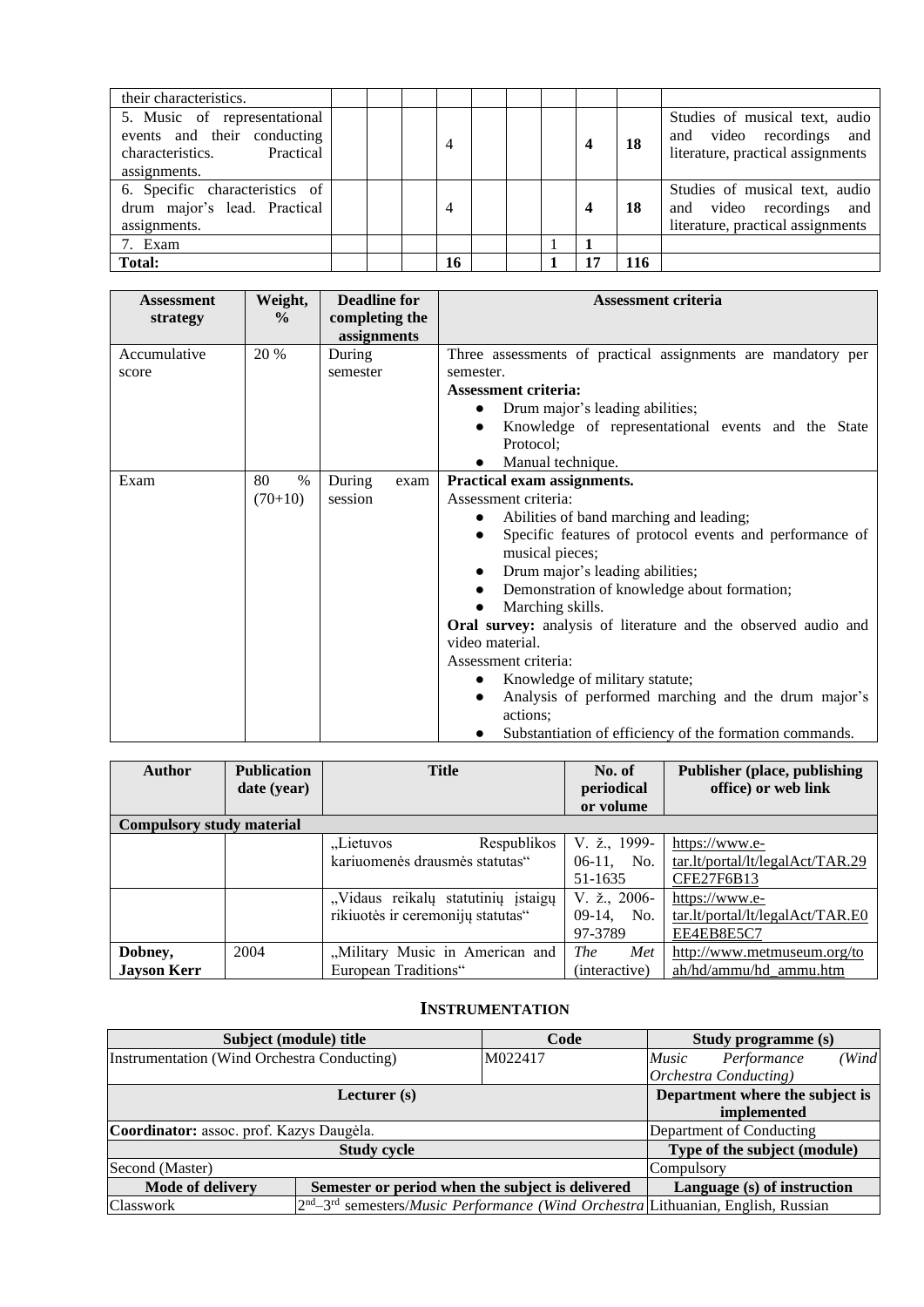| <b>Prerequisites</b>                                                                                                    |                                                     |         |  |  |  |  |
|-------------------------------------------------------------------------------------------------------------------------|-----------------------------------------------------|---------|--|--|--|--|
| <b>Preliminary requirements:</b> score reading skills, knowledge of the specifics of wind <b>Minor</b> requirements (if |                                                     | $anv$ : |  |  |  |  |
| instruments and orchestral music playing.                                                                               |                                                     | none.   |  |  |  |  |
| <b>Number of ECTS credits</b>                                                                                           | <b>Total student's load</b><br><b>Contact hours</b> |         |  |  |  |  |
| $\left( \frac{251}{125.5} + \frac{125.5}{125.5} \right)$<br>$ 20(10+10) $<br>$268(134+134)$<br>$17(8.5+8.5)$            |                                                     |         |  |  |  |  |
| Purpose of the subject (module)                                                                                         |                                                     |         |  |  |  |  |

The aim of subject *Instrumentation* is to introduce students to the educational and concert aims of instrumentations, their differences; develop the abilities to understand and use musical dramaturgy, instrument colours and possibilities; build up the portfolio of originally instrumented pieces; learn to assess one's artistic activity critically when analysing the orchestral sound of the instrumented piece or listening to orchestra members' opinions.

**Short description of the subject (module) (up to 500 characters)**

During the course of the studies of *Instrumentation*, the skills of instrumentation for wind instrument ensembles and orchestras, as well as the abilities to understand and use musical dramaturgy, instrument colours and possibilities are developed; students are introduced to the types of instrumentations, their educational and concert aims; the portfolio of originally instrumented pieces for wind instruments ensembles and orchestras is built up*.* Upon inclusion of the instrumented piece into the repertoire of the academy's orchestra, the possibility for the realisation of the score is provided; students learn to assess their artistic activity critically when analysing the orchestral sound of the instrumented piece or listening to orchestra members' opinions.

| <b>Programme competences to</b><br>be developed (number of<br>programme's learning<br>outcomes) | Learning outcomes of the subject (module)                                                                                  | <b>Teaching and</b><br>learning methods | <b>Assessment</b><br>methods |
|-------------------------------------------------------------------------------------------------|----------------------------------------------------------------------------------------------------------------------------|-----------------------------------------|------------------------------|
|                                                                                                 | Ability to inspire and realise Students will be able to define the concept for Studies of sound Creative                   |                                         |                              |
|                                                                                                 | original artistic ideas through interpretation of a piece/pieces based on theoretical recordings, musical assignment, test |                                         |                              |
| of<br>the<br>means                                                                              | musical knowledge and performance practice; they will be text                                                              | and<br>score.                           |                              |
|                                                                                                 | expression of the chosen able to convey and develop the musical idea by creative assignments                               |                                         |                              |
| specialisation. $(1.1)$                                                                         | instrumenting the repertoire for the wind orchestra. of instrumentation                                                    |                                         |                              |
|                                                                                                 | Ability to inspire and realise Students will be able to instrument originally the Studies of                               |                                         | sound Creative               |
|                                                                                                 | original artistic ideas through pieces of different genres and styles for wind recordings, musical assignment, test        |                                         |                              |
| of<br>the<br>means                                                                              | musical instrument ensembles and orchestras by using the text                                                              | and<br>score.                           |                              |
|                                                                                                 | expression of the chosen timbre characteristics of musical instruments and creative assignments                            |                                         |                              |
| specialisation. $(1.2)$                                                                         | possibilities of the performance technique in the of instrumentation                                                       |                                         |                              |
|                                                                                                 | most efficient manner.                                                                                                     |                                         |                              |
| Good knowledge of music Students will                                                           | the<br>know<br>principles                                                                                                  | of Studies of sound Creative            |                              |
|                                                                                                 | theory, history and cultural instrumentation for educational and concert recordings, musical assignment, test              |                                         |                              |
|                                                                                                 | contexts, their links with purposes; they will be able to base their creative text                                         | and<br>score,                           |                              |
|                                                                                                 | interpretation traditions. $(2.1)$ works and interpretation solutions on the creative assignments                          |                                         |                              |
| 2.2)                                                                                            | knowledge of music theory and history, practice of of instrumentation                                                      |                                         |                              |
|                                                                                                 | instrumentation of pieces for wind instrument                                                                              |                                         |                              |
|                                                                                                 | ensembles<br>orchestras,<br>and<br>of<br>purpose                                                                           |                                         |                              |
|                                                                                                 | instrumentation.                                                                                                           |                                         |                              |
|                                                                                                 | Ability to broaden creative Students will have built up the repertoire that Creative                                       |                                         | Portfolio<br>of              |
|                                                                                                 | experience through initiation consists of at least eight originally instrumented assignments                               |                                         | creative works               |
| and<br>of                                                                                       | engagement in pieces for wind instrument ensembles and                                                                     |                                         |                              |
|                                                                                                 | independent artistic activity. orchestras for educational and concert purposes.                                            |                                         |                              |
| (3.1)                                                                                           |                                                                                                                            |                                         |                              |
| Ability<br>analyse<br>to                                                                        | and Students will be able to analyse and assess the Analysis of sound Test                                                 |                                         |                              |
| critically<br>assess                                                                            | creative quality of their and others' work in a critical, recordings, musical                                              |                                         |                              |
| processes<br>and                                                                                | their constructive and well-founded manner during text and scores                                                          |                                         |                              |
|                                                                                                 | significance in the context of discussions of exams; they will be able to provide                                          |                                         |                              |
| contemporary culture. $(4.2)$                                                                   | recommendations.                                                                                                           |                                         |                              |

| opics | Time (hours) of contact and individual work |
|-------|---------------------------------------------|
|       |                                             |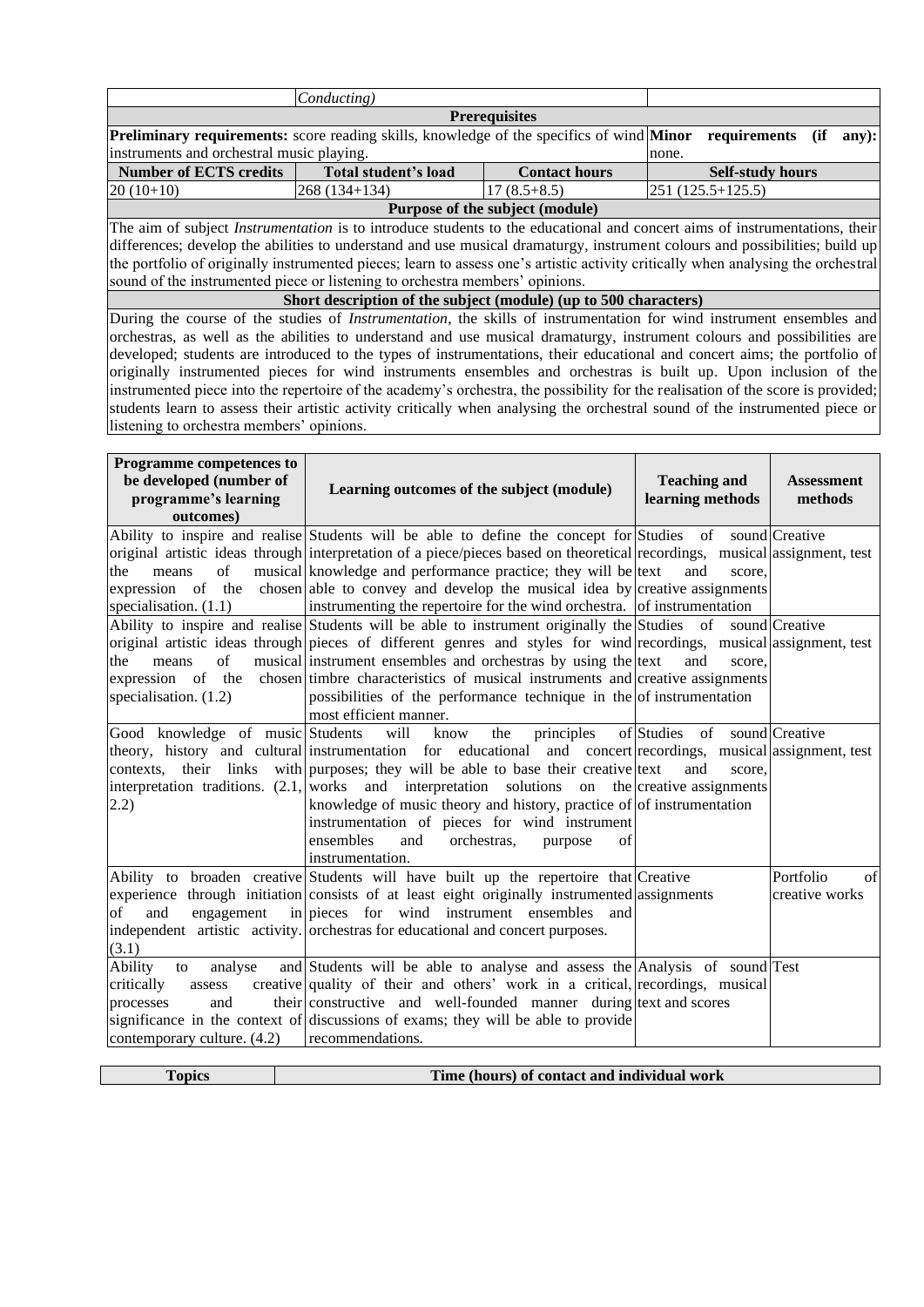|                                                                                                                                                                                                                     | Theoretical lectures | Individual lectures | Seminars | Practical training in small<br>moune | Practical training in large groups | exam/consultations<br>Preparation for the | Exam/course credit test | Total contact work | Self-study hours | <b>Assignments</b>                                                                                                                                                                                                                                                                                                                                          |
|---------------------------------------------------------------------------------------------------------------------------------------------------------------------------------------------------------------------|----------------------|---------------------|----------|--------------------------------------|------------------------------------|-------------------------------------------|-------------------------|--------------------|------------------|-------------------------------------------------------------------------------------------------------------------------------------------------------------------------------------------------------------------------------------------------------------------------------------------------------------------------------------------------------------|
| $1st$ semester $(M1)$                                                                                                                                                                                               |                      |                     |          |                                      |                                    |                                           |                         |                    |                  |                                                                                                                                                                                                                                                                                                                                                             |
| Educational and concert<br>$\sigma$ f<br>purpose<br>instrumentation,<br>selection of the piece.<br>Instrumentation<br>of<br>educational and concert<br>pieces for the wind<br>instrument ensemble and<br>orchestra. |                      | 8                   |          |                                      |                                    |                                           |                         | 8                  |                  | Analysis of musical material and audio<br>recordings,<br>creative<br>assignments<br>of<br>instrumentation (2 medium-scope plays by<br>Western and Eastern European<br>and<br>125.5 Lithuanian composers for wind ensemble,<br>1 large-scope piece), preparation of score<br>(at least 200 bars for fast tempo pieces or<br>100 bars for slow tempo pieces). |
| Exam.                                                                                                                                                                                                               |                      |                     |          |                                      |                                    |                                           | 0.5                     | 0.5                |                  |                                                                                                                                                                                                                                                                                                                                                             |
| Total:                                                                                                                                                                                                              |                      | 8                   |          |                                      |                                    |                                           | 0.5                     | 8.5                | 125.5            |                                                                                                                                                                                                                                                                                                                                                             |
| $2nd$ semester (M2)                                                                                                                                                                                                 |                      |                     |          |                                      |                                    |                                           |                         |                    |                  |                                                                                                                                                                                                                                                                                                                                                             |
| of<br>Instrumentation<br>pieces for a large mixed<br>wind<br>instrument<br>orchestra.                                                                                                                               |                      | 8                   |          |                                      |                                    |                                           |                         | 8                  | 125.5            | Analysis of musical material and audio<br>recordings,<br>creative<br>assignments<br>of<br>instrumentation (2 musical pieces<br>by<br>Western and Eastern European, Lithuanian<br>composers or original large-scale works),<br>preparation of score (at least 200 bars).                                                                                     |
| Exam.                                                                                                                                                                                                               |                      |                     |          |                                      |                                    |                                           | 0.5                     | 0.5                |                  |                                                                                                                                                                                                                                                                                                                                                             |
| <b>Total:</b>                                                                                                                                                                                                       |                      | 8                   |          |                                      |                                    |                                           | 0.5                     | 8.5                | 125.5            |                                                                                                                                                                                                                                                                                                                                                             |

| <b>Assessment</b> | Weight,       | <b>Deadline for</b> |      | <b>Assessment criteria</b>                                                                                                                                                                                                                                                                                                                              |
|-------------------|---------------|---------------------|------|---------------------------------------------------------------------------------------------------------------------------------------------------------------------------------------------------------------------------------------------------------------------------------------------------------------------------------------------------------|
| strategy          | $\frac{0}{0}$ | completing the      |      |                                                                                                                                                                                                                                                                                                                                                         |
|                   |               | assignments         |      |                                                                                                                                                                                                                                                                                                                                                         |
| Exam              | 100 %         | During<br>session   | exam | <b>Requirements:</b><br>• test (oral presentation of provided works);<br>• instrumentation works of the semester are provided:<br>1st semester – preparation of score: 2 medium-scope pieces by Western<br>and Eastern European, Lithuanian composers for wind ensemble; 1<br>large-scope piece (at least 200 bars for fast-paced works, or $100 -$ for |
|                   |               |                     |      | slow-paced works);<br>2nd semester – preparation of score: 2 works by Western and Eastern<br>European, Lithuanian composers or original large-scope works (at least<br>200 bars).<br>Scores of instrumental works are prepared with a score editor (optional)<br>and presented in printed and digital version (PDF, SIB or .MUSX<br>formats).           |
|                   |               |                     |      | <b>Assessment criteria:</b><br>• Originality and artistic value of instrumentation;<br>• Appropriateness of the use of instruments;<br>• Adaptation, remake, consistency with the given composition and<br>purpose of instruments;<br>• For test: number (percentage) of right answers.                                                                 |

| Author                         | <b>Publication</b><br>date (year) |                 | <b>Title</b> |                | No. of<br>periodical<br>or volume | Publisher (place,<br>publishing office) or web<br>link |
|--------------------------------|-----------------------------------|-----------------|--------------|----------------|-----------------------------------|--------------------------------------------------------|
| <b>Required study material</b> |                                   |                 |              |                |                                   |                                                        |
| Blatter, A.                    | 1997                              | Instrumentation | and          | Orchestration. |                                   | Schirmer, USA                                          |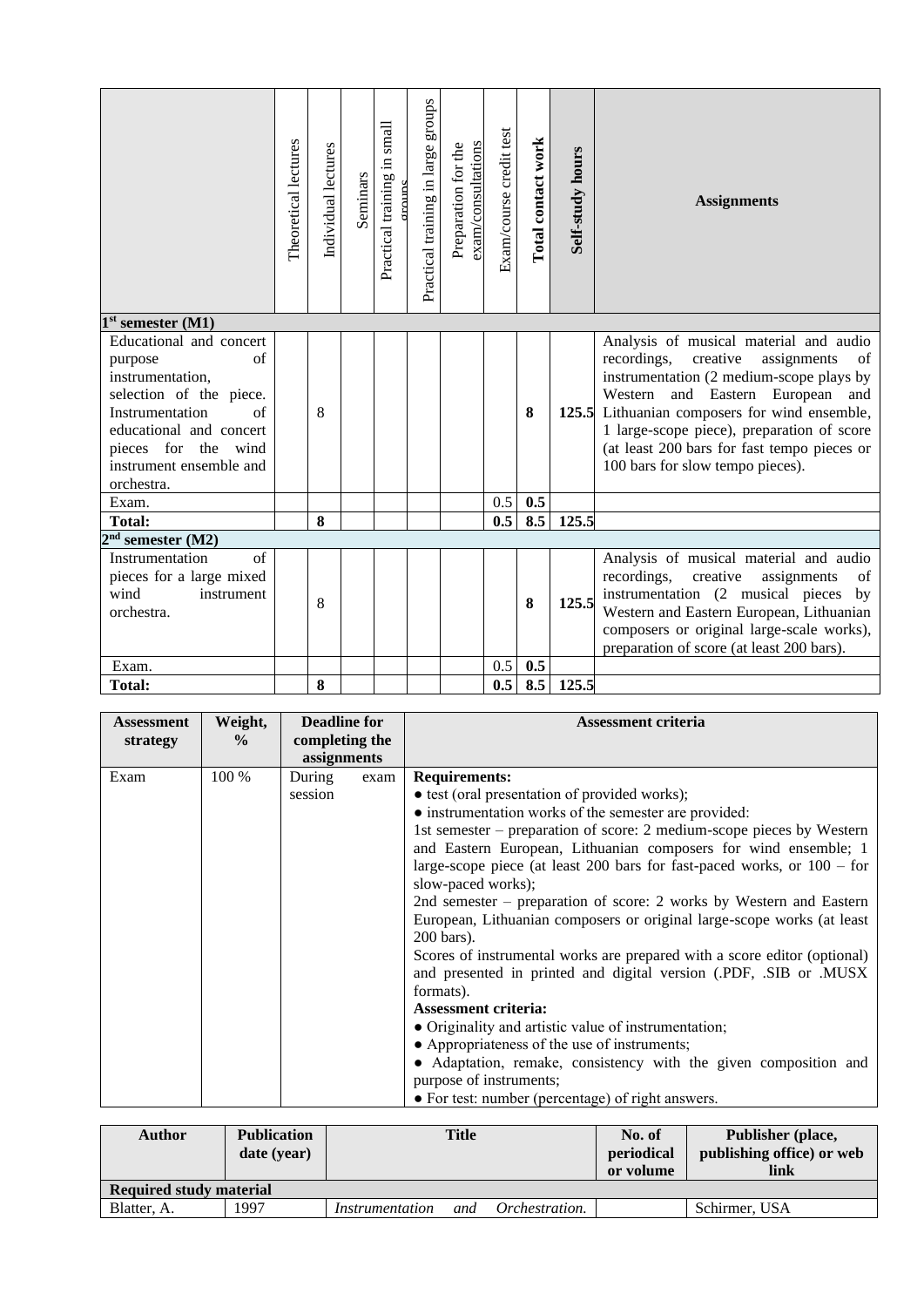|                                  |      | <b>Second Edition</b>                                     |        |                                |
|----------------------------------|------|-----------------------------------------------------------|--------|--------------------------------|
| Lawrence,                        | 2008 | Professional Orchestration:                               | Vol 1  | Alexander University, Inc.     |
| Alexander P.                     |      | Solo Instruments & Instrumentation                        |        |                                |
|                                  |      | <b>Notes</b>                                              |        |                                |
| Lawrence,                        | 2009 | Orchestrating the Melody Within the                       | Vol 2b | Alexander University, Inc.     |
| Alexander P.                     |      | Woodwinds & Brass                                         |        |                                |
| $C_{\cdot\cdot}$<br>Lawson,      | 2003 | The Cambridge Companion to the                            |        | Cambridge<br>University        |
| London College                   |      | <b>Orchestra</b>                                          |        | Press                          |
| of<br>Music,                     |      |                                                           |        |                                |
| Valley<br>Thames                 |      |                                                           |        |                                |
| University                       |      |                                                           |        |                                |
| <b>Additional study material</b> |      |                                                           |        |                                |
| Adler, S.                        | 1989 | The Study of Orchestration. Second                        |        | New York London: W. W.         |
|                                  |      | Edition                                                   |        | Norton and Company, Inc.       |
| Carse, A.                        | 2012 | The History of Orchestration                              |        | <b>Dover Publications</b>      |
| Meie. G.                         | 2009 | The Score, the Orchestra, and the                         |        | <b>Oxford University Press</b> |
|                                  |      | Conductor                                                 |        |                                |
| Pejrolo,<br>A.,                  | 2007 | Acoustic and MIDI Orchestration for                       |        | Focal Press,<br>Taylor $\&$    |
| DeRosa, R.                       |      | Contemporary Composer:<br><i>the</i><br>$\boldsymbol{A}$  |        | Francis Ltd.                   |
|                                  |      | Practical Guide to Writing<br>and                         |        |                                |
|                                  |      | Sequencing for the Studio Orchestra                       |        |                                |
| Piston, W.                       | 1958 | <b>Orchestration</b>                                      |        | London                         |
| Rimsky                           | 1964 | of Orchestration,<br>New<br>Principles                    |        | Dover Publications, USA        |
| Korsakov, N.                     |      | Edition                                                   |        | http://imslp.org/wiki/Princi   |
|                                  |      |                                                           |        | ples_of_Orchestration_%2       |
|                                  |      |                                                           |        | 8Rimsky-                       |
|                                  |      |                                                           |        | Korsakov, Nikolai%29           |
| Stone, K.                        | 1980 | in<br><i>Music</i><br><b>Notation</b><br>Twentieth<br>the |        | New York: W. W. Norton         |
|                                  |      | Century: A Practical Guidebook 1st                        |        | & Company                      |
|                                  |      | Edition                                                   |        |                                |

## **PRACTICE OF REHEARSAL AND CONDUCTING A WIND ORCHESTRA**

<span id="page-12-0"></span>

|                                                       | Subject (module) title                                                                                                     | Code                     | Study programme (s)                         |  |  |
|-------------------------------------------------------|----------------------------------------------------------------------------------------------------------------------------|--------------------------|---------------------------------------------|--|--|
| Practice of Rehearsal and Conducting a Wind Orchestra |                                                                                                                            | M012917                  | Music Performance (Wind                     |  |  |
|                                                       |                                                                                                                            |                          | Orchestra Conducting)                       |  |  |
|                                                       | Lecturer (s)                                                                                                               |                          | Department where the subject is implemented |  |  |
| Coordinator: assoc. prof. Egidijus Ališauskas.        |                                                                                                                            | Department of Conducting |                                             |  |  |
| Other (s): assoc. prof. Dainius Pavilionis            |                                                                                                                            |                          |                                             |  |  |
|                                                       | <b>Study cycle</b>                                                                                                         |                          | Type of the subject                         |  |  |
|                                                       |                                                                                                                            |                          | (module)                                    |  |  |
| Second (Master)                                       |                                                                                                                            |                          | Compulsory                                  |  |  |
| <b>Mode of delivery</b>                               | Semester or period when the subject is delivered                                                                           |                          | Language (s) of                             |  |  |
|                                                       |                                                                                                                            |                          | instruction                                 |  |  |
| Classwork                                             | $3rd-4th$<br>semesters/Music Performance (Wind Orchestra                                                                   |                          | Lithuanian,<br>English,                     |  |  |
|                                                       | Conducting)                                                                                                                |                          | Russian                                     |  |  |
|                                                       | <b>Prerequisites</b>                                                                                                       |                          |                                             |  |  |
|                                                       | <b>Preliminary requirements:</b> music performance and artistic expression skills that meet the                            |                          | Minor requirements<br>(ii)                  |  |  |
| requirements of entrance exams.                       |                                                                                                                            |                          | any): none.                                 |  |  |
| <b>Number of ECTS credits</b>                         | Total student's load                                                                                                       | <b>Contact hours</b>     | <b>Self-study hours</b>                     |  |  |
| $30(10+10+10)$                                        | $801(267+267+267)$                                                                                                         | $102(34+34+34)$          | 699 (233+233+233)                           |  |  |
|                                                       | Purpose of the subject (module)                                                                                            |                          |                                             |  |  |
|                                                       | The aim of Practice of Rehearsal and Conducting a Wind Orchestra is to expand the skills of rehearsal with the wind        |                          |                                             |  |  |
| orchestra acquired in the BA studies.                 |                                                                                                                            |                          |                                             |  |  |
|                                                       | Short description of the subject (module) (up to 500 characters)                                                           |                          |                                             |  |  |
|                                                       | The Practice of Rehearsal and Conducting a Wind Orchestra takes place in a form of rehearsals with the wind orchestra      |                          |                                             |  |  |
|                                                       | (military or civilian, professional or student, non-professional, music school). During the course of rehearsals, students |                          |                                             |  |  |
|                                                       | learn to use the acquired conducting knowledge in practice, organise the orchestra's work methodologically, distribute the |                          |                                             |  |  |
|                                                       | workload among individual orchestral groups rationally and distinguish between the main and secondary tasks.               |                          |                                             |  |  |
|                                                       |                                                                                                                            |                          |                                             |  |  |

**Programme competences** Learning outcomes of the subject (module) Teaching and Assessment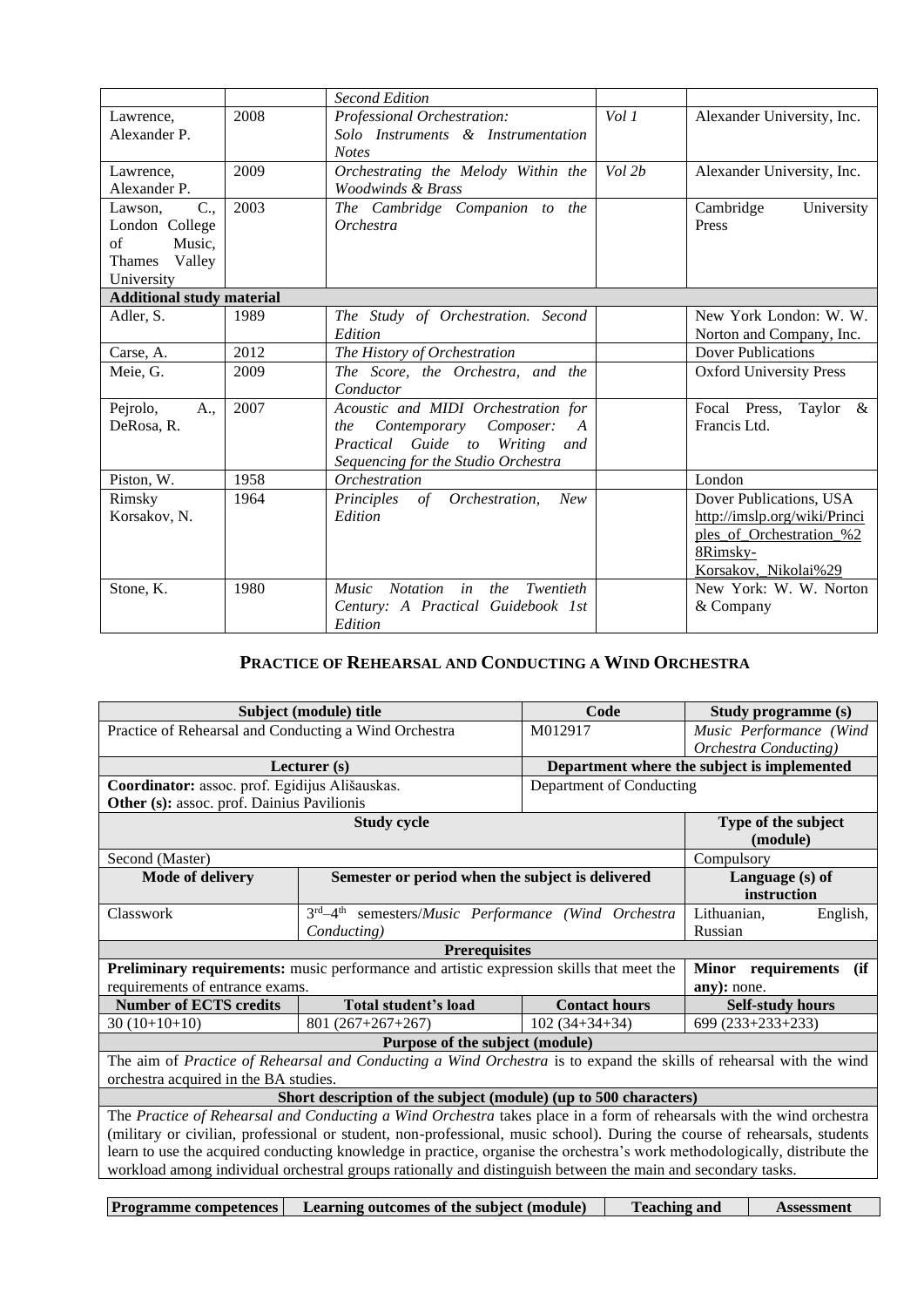| to be developed (number                                                                                                |                                                                                                                                                                                                                                                                                                                                                                                                                                                                                                                                                                                                                  | learning methods                                   | methods                         |
|------------------------------------------------------------------------------------------------------------------------|------------------------------------------------------------------------------------------------------------------------------------------------------------------------------------------------------------------------------------------------------------------------------------------------------------------------------------------------------------------------------------------------------------------------------------------------------------------------------------------------------------------------------------------------------------------------------------------------------------------|----------------------------------------------------|---------------------------------|
| of programme's learning                                                                                                |                                                                                                                                                                                                                                                                                                                                                                                                                                                                                                                                                                                                                  |                                                    |                                 |
| outcomes)                                                                                                              |                                                                                                                                                                                                                                                                                                                                                                                                                                                                                                                                                                                                                  |                                                    |                                 |
| Ability<br>inspire<br>to<br>realise<br>original                                                                        | and Students will be able to express themselves as Practical<br>artistic creative personalities with a developed ability to rehearsals,<br>ideas through the means of interpret their artistic ideas with the orchestra; and preparation of a programme, test<br>musical expression of the they will be able to perform the pieces for the musical text<br>chosen specialisation. $(1.1)$ wind orchestra that are compliant with the<br>requirements for the MA repertoire.                                                                                                                                      | analysis musical                                   | training, Performance of a      |
| <b>Ability</b><br>inspire<br>to<br>realise<br>original<br>chosen specialisation. (1.2)                                 | and When conducting the wind orchestra, students will Practical<br>artistic demonstrate the mastery of the manual technique, rehearsals,<br>ideas through the means of the ability of musical communication, and a fast and preparation of a programme, test<br>musical expression of the reaction to the situation arising.                                                                                                                                                                                                                                                                                     | analysis musical<br>musical text                   | training, Performance of a      |
| interpretation<br>(2.1; 2.2)                                                                                           | Good knowledge of music Students, as conductors, will be able to perform Practical<br>theory, history and cultural pieces of different musical styles, genres and rehearsals,<br>contexts, their links with periods for the wind orchestra, while at the sam and preparation of a programme, test<br>traditions. time demonstrating an original interpretation stylmusical text<br>of a respective piece that is based on historica<br>knowledge and performance tradition; they will b<br>familiar with international interpretation tradition<br>and demonstrate these abilities in rehearsals an<br>concerts. | analysis musical                                   | training, Performance of a      |
| Ability to<br>analyse<br>processes<br>and<br>significance in the context artists.<br>of contemporary culture.<br>(4.2) | and Students will be able to think critically, react to Practical<br>critically assess creative the environment of the band by demonstrating rehearsals,<br>their good verbal abilities in work with orchestral and preparation of a                                                                                                                                                                                                                                                                                                                                                                             | training, Holding<br>analysis test<br>musical text | rehearsal,                      |
| Inter-personal<br>communication<br>leadership. (5.1)                                                                   | and In their work with an orchestra, students will Practical<br>skills, demonstrate appropriate leadership, team work, rehearsals,<br>negotiation and organisational skills, initiative and and preparation of a<br>artistry.                                                                                                                                                                                                                                                                                                                                                                                    | training, Holding<br>analysis test<br>musical text | rehearsal,                      |
| Systemic and<br>thinking. $(6.1)$                                                                                      | analytical Students will have acquired detailed knowledge Practical<br>about the profession of a conductor; they will be rehearsals,<br>aware of the links between theoretical and and preparation of a<br>practical studies on the manual techniques of musical text<br>conducting and posture; they will be able to use<br>this knowledge in rehearsals when preparing and<br>discussing<br>the<br>musical programme<br>under<br>preparation.                                                                                                                                                                  | training, Test<br>analysis                         |                                 |
| Ability<br>work<br>to<br>improve. $(7.1)$                                                                              | and Students will be able to analyse and learn the Practical<br>given or selected score independently by rehearsals,<br>integrating their music literature and history and preparation of a<br>knowledge about the composer's period and style; musical text<br>they will be able to work and improve<br>independently.                                                                                                                                                                                                                                                                                          | analysis test                                      | training, Holding<br>rehearsal, |

|                    |                         |                        |          |                                                |                                                |                                                 |                               |                          |                     | Time (hours) of contact and individual work |
|--------------------|-------------------------|------------------------|----------|------------------------------------------------|------------------------------------------------|-------------------------------------------------|-------------------------------|--------------------------|---------------------|---------------------------------------------|
| <b>Topics</b>      | lectures<br>Theoretical | lectures<br>Individual | Seminars | groups<br>small<br>크.<br>training<br>Practical | sdnorg<br>large<br>묘.<br>training<br>Practical | exam/consultations<br>the<br>for<br>Preparation | test<br>credit<br>Exam/course | work<br>contact<br>Total | hours<br>Self-study | <b>Assignments</b>                          |
| Observation<br>and |                         |                        |          | 24                                             |                                                |                                                 |                               | 24                       | 133                 | Studies of musical text, audio and          |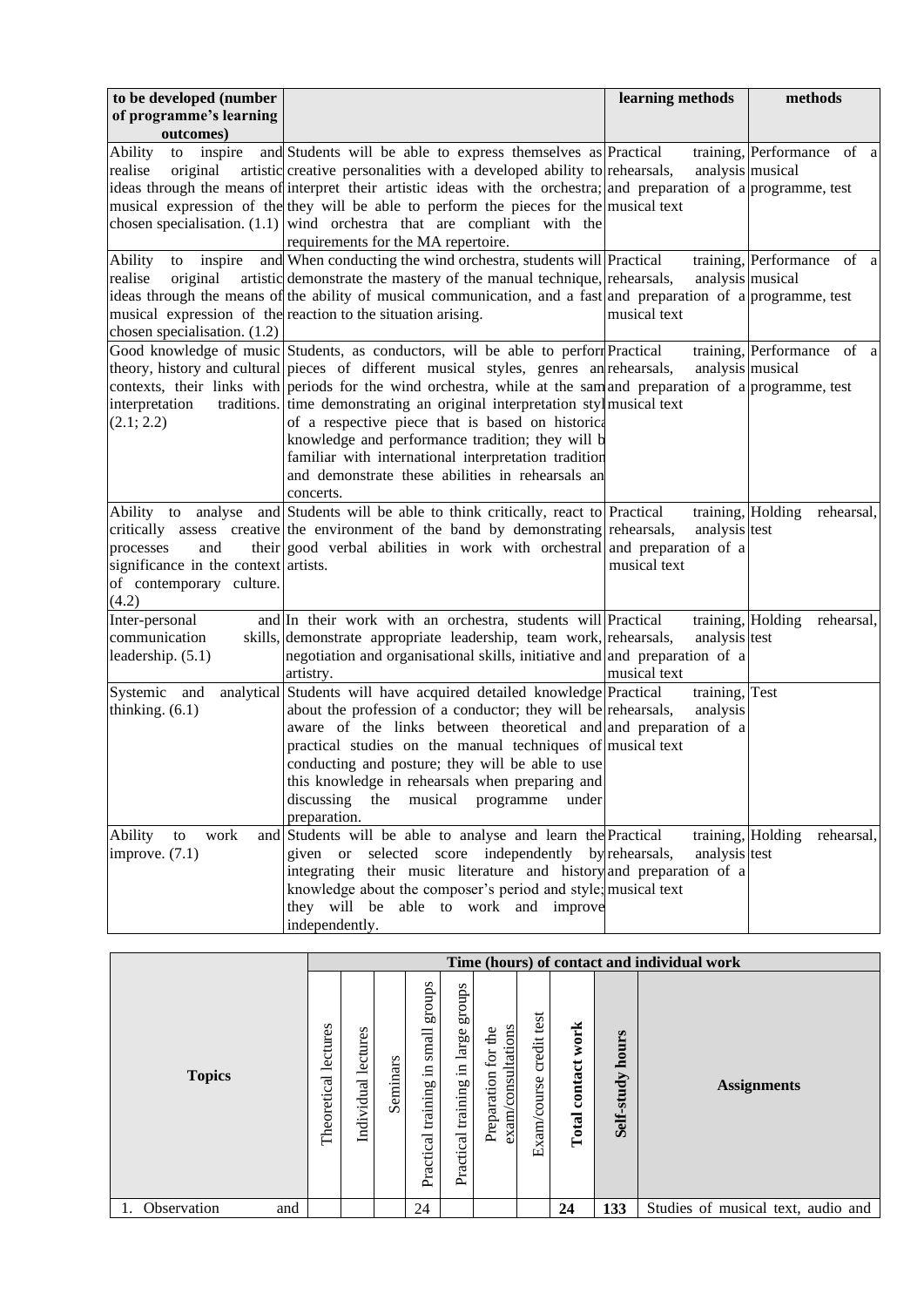| analysis of the process of<br>repertoire<br>preparation/rehearsals. |  |    |  |    |            | video recordings and literature,<br>analysis of the rehearsal process                                                                                            |
|---------------------------------------------------------------------|--|----|--|----|------------|------------------------------------------------------------------------------------------------------------------------------------------------------------------|
| 2. Orchestra rehearsals.                                            |  | 8  |  | 8  | <b>100</b> | Studies of musical text, audio and<br>video recordings and literature,<br>practical training, rehearsals,<br>planning of the rehearsal process,<br>self-analysis |
| 3. Pass/fail.                                                       |  |    |  |    |            |                                                                                                                                                                  |
| <b>Total:</b>                                                       |  | 32 |  | 34 | 233        |                                                                                                                                                                  |

| Assessmen  | Weight,       | <b>Deadline for</b> | <b>Assessment criteria</b>                                                |
|------------|---------------|---------------------|---------------------------------------------------------------------------|
| t strategy | $\frac{6}{9}$ | completing the      |                                                                           |
|            |               | assignments         |                                                                           |
| Pass/fail  | $\%$<br>100   |                     | 1. Holding the rehearsal of the military orchestra (conducting).          |
|            | $(70+30)$     |                     | Assessment criteria:                                                      |
|            |               |                     | • Originality of interpretation;                                          |
|            |               |                     | • Accurate performance of the repertoire in terms of musical text;        |
|            |               |                     | • Manual technique;                                                       |
|            |               |                     | • Sense of style, genre and form;                                         |
|            |               |                     | • Artistry and convincingness, quality of musical expression;             |
|            |               |                     | • Ability to communicate and collaborate with orchestra artists;          |
|            |               |                     | • Purposefulness and argumentation of creative tasks and remarks.         |
|            |               |                     | 2. Test:                                                                  |
|            |               |                     | a) analysis of the programme performed and a justification for its        |
|            |               |                     | interpretation;                                                           |
|            |               |                     | b) analysis of the rehearsal process (oral);                              |
|            |               |                     | c) plans of the headed rehearsals (written) and analysis of their         |
|            |               |                     | implementation (oral).                                                    |
|            |               |                     | The following is assessed:                                                |
|            |               |                     | • knowledge (of performance art history and interpretation theories,      |
|            |               |                     | cultural contexts, etc.);                                                 |
|            |               |                     | • fluency and validity of the process analysis argumentation, information |
|            |               |                     | sources.                                                                  |

| <b>Author</b>                    | <b>Publication</b><br>date (year) | <b>Title</b>                                                                                                                                             | No. of<br>periodical<br>or volume    | Publisher (place,<br>publishing office) or<br>web link                 |
|----------------------------------|-----------------------------------|----------------------------------------------------------------------------------------------------------------------------------------------------------|--------------------------------------|------------------------------------------------------------------------|
| <b>Required study material</b>   |                                   |                                                                                                                                                          |                                      |                                                                        |
| Schuller, G.                     | 1997                              | The Compleat Conductor                                                                                                                                   |                                      | York,<br>Oxford:<br><b>New</b><br><b>Oxford University Press</b>       |
| Мусин, И.                        | 1967                              | Техника дирижирования                                                                                                                                    |                                      | Ленинград: «Музыка»                                                    |
| <b>Additional study material</b> |                                   |                                                                                                                                                          |                                      |                                                                        |
| Barenboim, D.                    | 2003                              | A Life In Music                                                                                                                                          |                                      | Arcade Books                                                           |
| Chesterman R.,                   | 1992                              | Conductors in Conversation: Herbert<br>Von Karajan, Sir George Solti, Carlo<br>Maria Giulini, Claudio Abbado, E.<br>Ormandy, Richardo Muti, James Levine |                                      | Lime light edition                                                     |
| Gardiner, J. E.                  | 1999                              | Die Gegenwart des musikalischen<br>Vergangenheit. Meisterwerke der Musik<br>in der Dirigenten-Werkstatt                                                  |                                      | Residenz Verlag                                                        |
| Geniušas, R.                     | 1973                              | Dirigavimas ir Lietuvos dirigentai                                                                                                                       |                                      | Vilnius                                                                |
| Harnoncourt, N.                  | 1976                              | Musik als Klangrede. Essays<br>und<br>Vorträge                                                                                                           |                                      | Residenz Verlag                                                        |
| Klenickis, A.                    | 1958                              | Instrumentinio koncerto dirigavimas                                                                                                                      |                                      | Vilnius: Laikraščių<br>ir<br>žurnalų leidykla                          |
| Kuzmickas,<br>Vytautas           | 2014                              | "Pučiamieji orkestrai Birštone 1924-<br>1939 m. $(I)^{4}$                                                                                                | Krašto<br>vitrina.<br>05/08/201<br>4 | http://kvitrina.lt/puciamuj<br>u-orkestrai-birstone-<br>1924-1939-m-i/ |
| Kuzmickas,<br>Vytautas           | 2014                              | "Kiti pučiamųjų orkestrai<br>tarpukario<br>Birštone"                                                                                                     | Krašto<br>vitrina.                   | http://kvitrina.lt/kiti-<br>puciamuju-orkestrai-                       |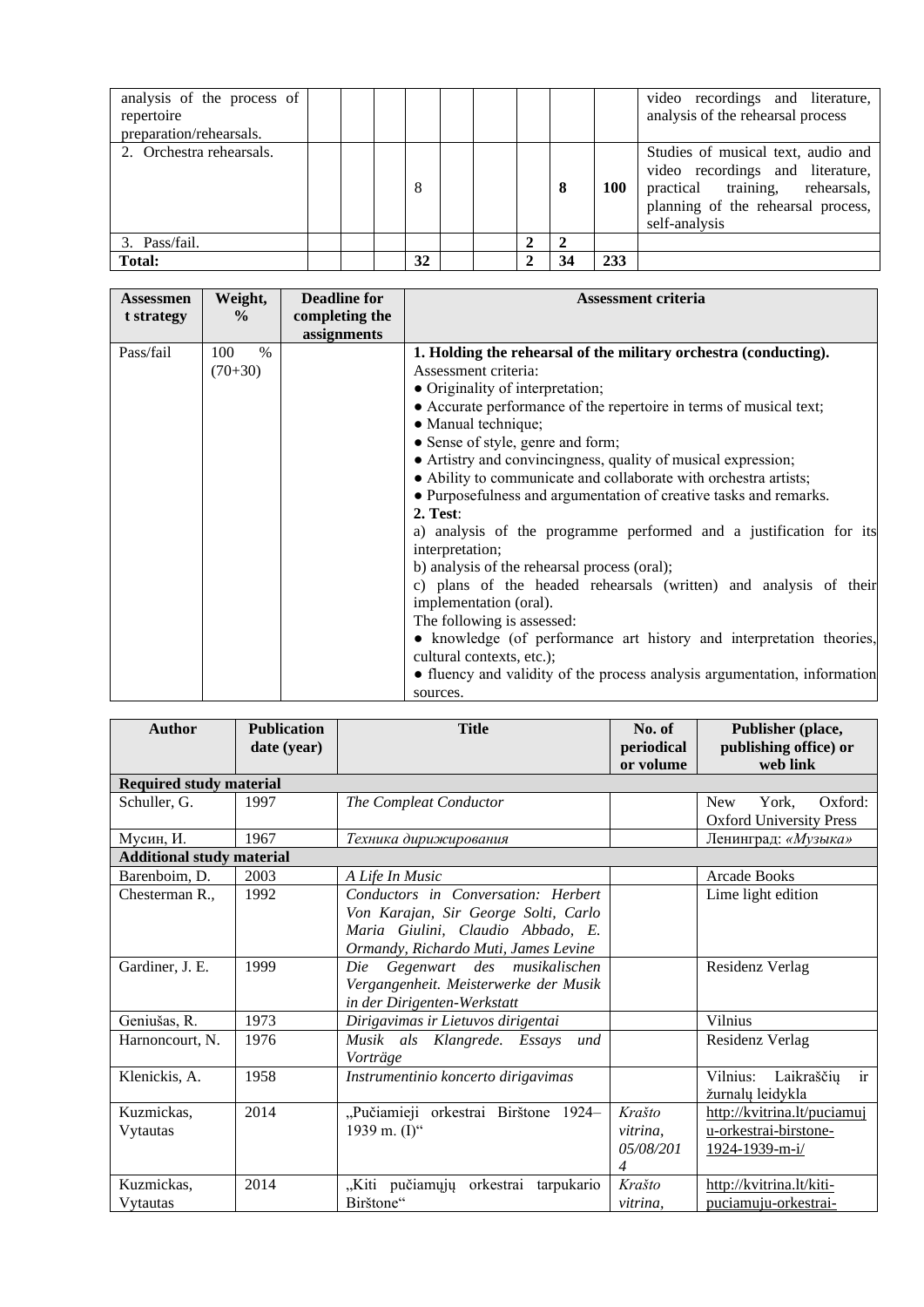|                        |      |                                                                                                                      | 15/09/201<br>4                                    | tarpukario-birstone/                                                                                                        |
|------------------------|------|----------------------------------------------------------------------------------------------------------------------|---------------------------------------------------|-----------------------------------------------------------------------------------------------------------------------------|
| Kuzmickas,<br>Vytautas | 2014 | "Pučiamųjų orkestrai Birštone 1924–<br>Kapelmeisterio<br>1939<br>Florijono<br>m.<br>Valeikos meistriškumo spindesys" | Krašto<br>vitrina,<br>18/08/201<br>$\overline{4}$ | http://kvitrina.lt/puciamuj<br>u-orkestrai-birstone-<br>1924-1939-m-<br>kapelmeisterio-florijono-<br>valeikos-meistriskumo- |
| Lebrecht, N.           | 1991 | The Maestro Myth                                                                                                     |                                                   | spindesys/<br>Simon<br>$\&$<br>London:<br>Schuster                                                                          |
| Ross, A.               | 2007 | The Rest Is Noise: Listening To The<br><b>Twentieth Century</b>                                                      |                                                   | New York: Picador                                                                                                           |
| Šereckis, Vyt.         | 2015 | ir<br>orkestro<br>funkcijų<br>Karinio<br>kaita<br>šių<br>dienu<br>kompetencijų<br>kariuomenėje                       |                                                   | Kaunas                                                                                                                      |
| Žarskienė, Rūta        | 2009 | orkestrai<br>Pučiamųjų instrumentų<br>tradicinėje Lietuvos kultūroje:<br>nuo<br>didikų rūmų iki sodžiaus             |                                                   | <b>Vilnius</b>                                                                                                              |
| Хайкин, Б.             | 1984 | Беседы о дирижерском ремесле                                                                                         |                                                   | Москва:<br>«Советский<br>композитор»                                                                                        |

### **HISTORY AND THEORY OF MUSIC INTERPRETATION**

<span id="page-15-0"></span>The study subject description is currently being updated or translated. For the previous version of the description, please contact the Study Programmes Office by e-mail [viktorija.papieve@lmta.lt](mailto:viktorija.papieve@lmta.lt)

#### **BASICS OF RESEARCH PAPER**

<span id="page-15-1"></span>

| Subject (module) title                                                                                                     |                                                                  | Code                      |                                  | Study programme (s)                                                                                                                |  |  |  |  |  |
|----------------------------------------------------------------------------------------------------------------------------|------------------------------------------------------------------|---------------------------|----------------------------------|------------------------------------------------------------------------------------------------------------------------------------|--|--|--|--|--|
| <b>Basics of Research Paper</b>                                                                                            |                                                                  | M062915                   |                                  | Music Performance, Composition                                                                                                     |  |  |  |  |  |
|                                                                                                                            | Lecturer (s)                                                     |                           |                                  | Department where the subject is                                                                                                    |  |  |  |  |  |
|                                                                                                                            |                                                                  |                           |                                  | implemented                                                                                                                        |  |  |  |  |  |
| Coordinator: assoc. prof. dr. Laima Budzinauskienė.                                                                        |                                                                  |                           |                                  | Department of Arts Management                                                                                                      |  |  |  |  |  |
| Other: assoc. prof. dr. Eglė Šeduikytė-Korienė.                                                                            |                                                                  |                           |                                  |                                                                                                                                    |  |  |  |  |  |
|                                                                                                                            | <b>Study cycle</b>                                               |                           | Type of the course unit (module) |                                                                                                                                    |  |  |  |  |  |
| Second (Master)                                                                                                            |                                                                  |                           | Compulsory                       |                                                                                                                                    |  |  |  |  |  |
| Mode of delivery                                                                                                           | Semester or period when the course unit is                       |                           |                                  | Language (s) of instruction                                                                                                        |  |  |  |  |  |
|                                                                                                                            |                                                                  | delivered/study programme |                                  |                                                                                                                                    |  |  |  |  |  |
| Classwork                                                                                                                  | 2 <sup>nd</sup> semester/Music Performance, Composition          |                           |                                  | Lithuanian                                                                                                                         |  |  |  |  |  |
|                                                                                                                            |                                                                  | <b>Prerequisites</b>      |                                  |                                                                                                                                    |  |  |  |  |  |
| <b>Preliminary requirements:</b>                                                                                           |                                                                  |                           |                                  | Minor requirements (if any):                                                                                                       |  |  |  |  |  |
| Bachelor's degree.                                                                                                         |                                                                  |                           |                                  | None                                                                                                                               |  |  |  |  |  |
| <b>Number of ECTS credits</b>                                                                                              | Total student's load                                             |                           | <b>Contact hours</b>             | <b>Self-study hours</b>                                                                                                            |  |  |  |  |  |
| 5                                                                                                                          | 133                                                              | 32                        |                                  | 101                                                                                                                                |  |  |  |  |  |
|                                                                                                                            |                                                                  |                           | Purpose of the subject (module)  |                                                                                                                                    |  |  |  |  |  |
|                                                                                                                            |                                                                  |                           |                                  | The purpose of the subject Basics of Research Paper is to introduce students to the main theoretical approaches to                 |  |  |  |  |  |
| research activity, as well as principles and forms of research, to develop their practical skills of research activity and |                                                                  |                           |                                  |                                                                                                                                    |  |  |  |  |  |
|                                                                                                                            |                                                                  |                           |                                  |                                                                                                                                    |  |  |  |  |  |
|                                                                                                                            |                                                                  |                           |                                  | their skills of critical thinking, to help students shape their personal attitude, to develop the ability to assess a certain      |  |  |  |  |  |
|                                                                                                                            |                                                                  |                           |                                  | phenomenon analytically, express their thoughts, substantiate in an argument-based manner and to defend their                      |  |  |  |  |  |
| statements, and to be able to independently find and select the necessary information.                                     |                                                                  |                           |                                  |                                                                                                                                    |  |  |  |  |  |
|                                                                                                                            | Short description of the subject (module) (up to 500 characters) |                           |                                  |                                                                                                                                    |  |  |  |  |  |
|                                                                                                                            |                                                                  |                           |                                  | Basics of Research Paper is an applied discipline of art studies, which reflects the objective of scientific perception that       |  |  |  |  |  |
|                                                                                                                            |                                                                  |                           |                                  | is typical of the second cycle university studies. During the lectures the main theoretical approaches to research activity        |  |  |  |  |  |
|                                                                                                                            |                                                                  |                           |                                  | are outlined, students are introduced to the principles and forms of research, they develop practical skills of research           |  |  |  |  |  |
|                                                                                                                            |                                                                  |                           |                                  | activity, they also develop skills to think critically, to shape their personal attitude, to assess analytically, to express their |  |  |  |  |  |
|                                                                                                                            |                                                                  |                           |                                  | thoughts, to substantiate in an argument-based manner and to defend their statements. Students are taught to refer to the          |  |  |  |  |  |
|                                                                                                                            |                                                                  |                           |                                  | knowledge accumulated during the studies and experience of practical artistic activity and to generalise them, to be able          |  |  |  |  |  |
| to independently find and select the necessary information.                                                                |                                                                  |                           |                                  |                                                                                                                                    |  |  |  |  |  |

**Programme competences to be Learning outcomes of the course unit Teaching and Assessment**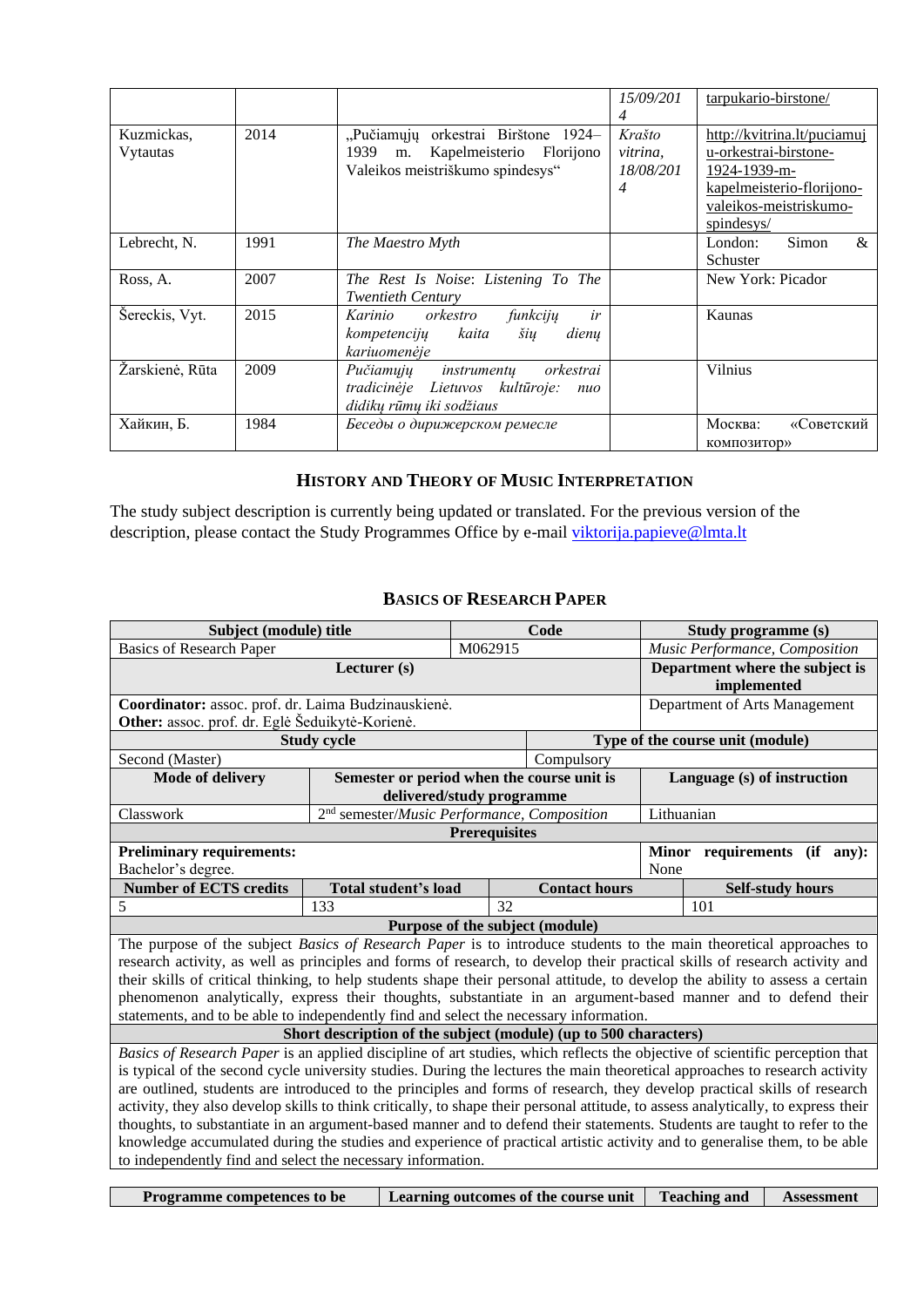| developed (number of programme's<br>learning outcomes)                                                                                                                                                                                        | (module)                                                                                                                                                                                                                                                                                   | learning<br>methods   | methods                |
|-----------------------------------------------------------------------------------------------------------------------------------------------------------------------------------------------------------------------------------------------|--------------------------------------------------------------------------------------------------------------------------------------------------------------------------------------------------------------------------------------------------------------------------------------------|-----------------------|------------------------|
| <i>Music Performance:</i> Ability to analyse<br>and critically assess creative processes<br>and their significance in the context of<br>contemporary culture. (4.2)<br>Composition: Ability to think critically<br>and self-critically. (2.1) | Students<br>will<br>critical<br>demonstrate<br>thinking and verbal abilities when<br>introducing art research.                                                                                                                                                                             | Seminars              | Exam                   |
| Music Performance: Ability to conduct<br>independent scientific research and<br>present it. $(8.1)$<br><i>Composition:</i> Ability to integrate into<br>different musical, social and cultural<br>contexts. $(8.1)$                           | Students will have a good knowledge<br>of specific features of the history and<br>theory of art, and key methods of<br>research; they will be able to refer to<br>the knowledge accumulated during the<br>studies and experience of practical<br>artistic activity and to generalise them. | Lectures,<br>seminars | Paper<br>work,<br>exam |
| Music Performance: Knowledge of<br>professional field and perception of<br>one's own profession. (6.1)<br><i>Composition:</i> Knowledge of different<br>musical contexts. (7.1)                                                               | Students will demonstrate basic skills<br>of practical research activity, will know<br>how to analyse art phenomena, to make<br>theoretical statements and critical<br>assessments in an argument-based<br>manner.                                                                         | Lectures.<br>seminars | Paper<br>work,<br>exam |

|                                                                                       |                          |                       |          |                                       |                                    |                                                      |                         |                    |                  |                    | Time (hours) and assignments of contact and self-study hours |
|---------------------------------------------------------------------------------------|--------------------------|-----------------------|----------|---------------------------------------|------------------------------------|------------------------------------------------------|-------------------------|--------------------|------------------|--------------------|--------------------------------------------------------------|
| <b>Topics</b>                                                                         | Lectures in large groups | Individual activities | Seminars | sanong<br>Practical training in small | Practical training in large groups | exam/rehearsals/consultations<br>Preparation for the | Exam/course credit test | Total contact work | Self-study hours | Practical training | <b>Assignments</b>                                           |
| 1. Introduction. Concept of art.                                                      | 1                        |                       |          |                                       |                                    |                                                      |                         | 1                  | $\boldsymbol{2}$ |                    | Analysis of literature                                       |
| 2. Stages and procedures of<br>research.                                              | $\overline{2}$           |                       |          |                                       |                                    |                                                      |                         | $\overline{2}$     | $\overline{4}$   |                    | and<br>scientific<br>publications                            |
| 3. Subject, goals and objectives of<br>research.                                      | 2                        |                       |          |                                       |                                    |                                                      |                         | $\overline{2}$     | 6                |                    |                                                              |
| Sources<br>and<br>literature<br>of<br>$\overline{4}$ .                                | $\mathbf{1}$             |                       |          |                                       |                                    |                                                      |                         | $\mathbf{1}$       | 6                |                    |                                                              |
| research.                                                                             |                          |                       |          |                                       |                                    |                                                      |                         |                    |                  |                    |                                                              |
| 5. Methods and methodology of<br>research.                                            | 2                        |                       |          |                                       |                                    |                                                      |                         | $\overline{2}$     | 6                |                    |                                                              |
| 6. Art as subject of research<br>(specific features of history and<br>theory of art). | $\overline{2}$           |                       |          |                                       |                                    |                                                      |                         | $\overline{2}$     | 6                |                    | Analysis of literature<br>and<br>scientific                  |
| 7. Subject of research and its<br>attributes<br>(macro-system<br>approach).           | $\overline{2}$           |                       |          |                                       |                                    |                                                      |                         | $\overline{2}$     | 6                |                    | written<br>publications,<br>tasks                            |
| 8. Subject of research and its<br>attributes<br>(micro-system<br>approach).           | $\overline{2}$           |                       |          |                                       |                                    |                                                      |                         | $\overline{2}$     | 6                |                    |                                                              |
| 9. Art objects (author - performer<br>$-$ listener).                                  | $\overline{2}$           |                       |          |                                       |                                    |                                                      |                         | $\overline{2}$     | 6                |                    |                                                              |
| 10. Preparation for research paper.                                                   |                          |                       | 14       |                                       |                                    |                                                      |                         | 14                 | 53               |                    | Paper work                                                   |
| 11. Exam                                                                              |                          |                       |          |                                       |                                    |                                                      | $\overline{c}$          | $\overline{2}$     |                  |                    |                                                              |
| <b>Total</b>                                                                          | 16                       | $\bf{0}$              | 14       | $\bf{0}$                              | $\bf{0}$                           | $\bf{0}$                                             | $\overline{2}$          | 32                 | 101              | $\mathbf{0}$       |                                                              |

| Assessment | Weight,       | <b>Deadline for</b> | Assessment criteria |
|------------|---------------|---------------------|---------------------|
| strategy   | $\frac{1}{2}$ | completing the      |                     |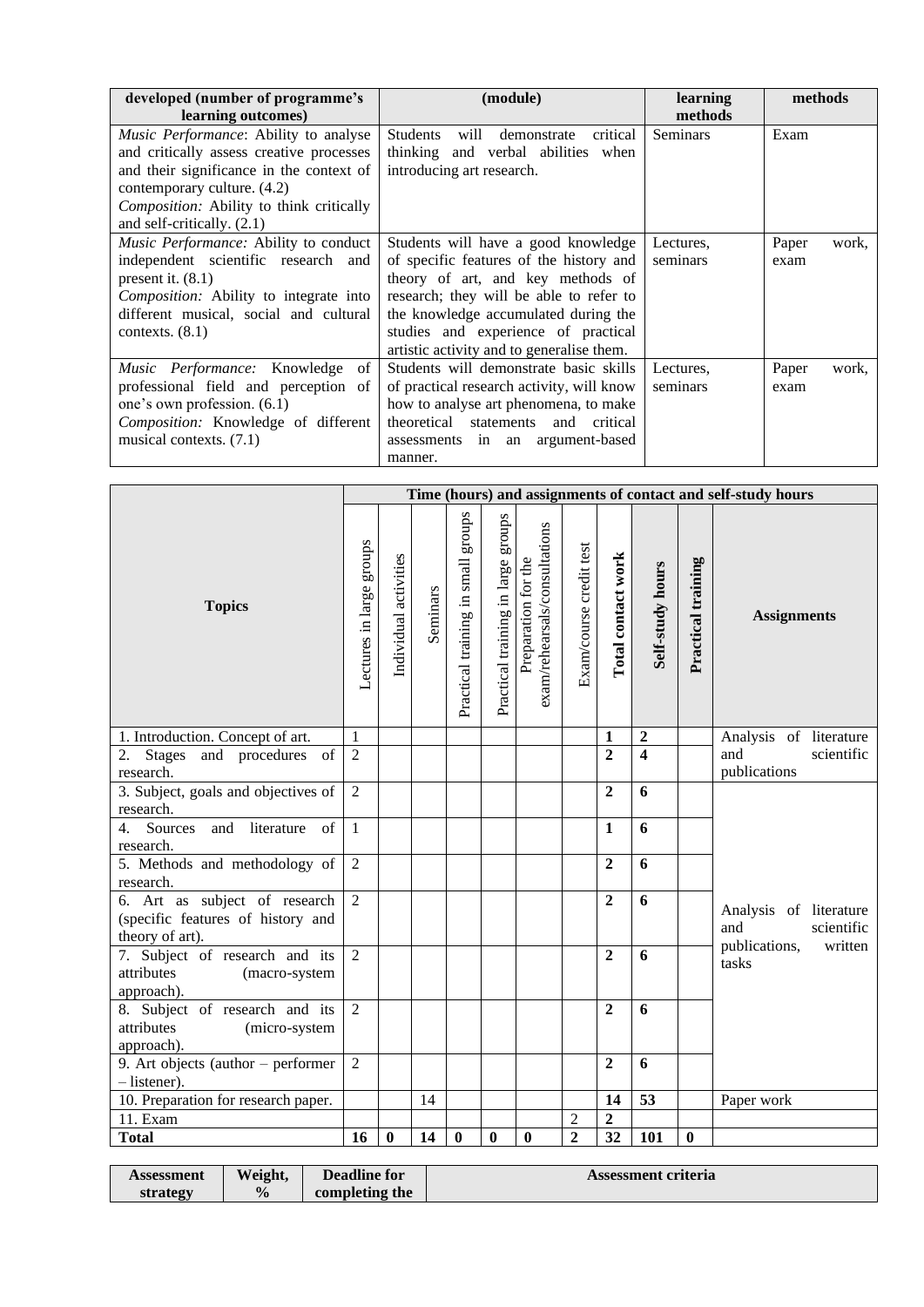|                 |             | assignments |      |                                                                       |  |  |  |  |  |
|-----------------|-------------|-------------|------|-----------------------------------------------------------------------|--|--|--|--|--|
| Paper work 1    | 20 %        | In March    |      | research subject, goal and objectives and their<br>Developing         |  |  |  |  |  |
| Paper work 2    | <b>30 %</b> | In May      |      | consistency.                                                          |  |  |  |  |  |
| Exam<br>(paper) | 50 %        | During      | exam | Appropriateness of the chosen research methodology and arguments      |  |  |  |  |  |
| work $3)$       |             | session     |      | to ground it.                                                         |  |  |  |  |  |
|                 |             |             |      | Appropriateness of the choice of sources and literature for research. |  |  |  |  |  |
|                 |             |             |      | Compliance with formal requirements for a paper work.                 |  |  |  |  |  |
|                 |             |             |      | Oral presentation of paper work.                                      |  |  |  |  |  |

| <b>Author</b>                                 | <b>Publication</b><br>date (year) | <b>Title</b>                                           | No. of<br>periodical<br>or volume | <b>Publisher (place, publishing)</b><br>office)<br>or web link |
|-----------------------------------------------|-----------------------------------|--------------------------------------------------------|-----------------------------------|----------------------------------------------------------------|
| <b>Required study material</b>                |                                   |                                                        |                                   |                                                                |
| Bitinas, B.; Rupšienė,<br>L.; Žydžiūnaitė, V. | 2008                              | Kokybinių tyrimų metodologija                          |                                   | Klaipėda                                                       |
| Kardelis, K.                                  | 2002                              | Mokslinių tyrimų metodologija<br><i>ir metodai</i>     |                                   | K.: JUDEX                                                      |
| Rieneker,<br>L:<br>Jorgensen, P. S.           | 2003                              | Kaip rašyti mokslinį darbą                             |                                   | Vilnius: Aidai                                                 |
| Rupšienė, L                                   | 2007                              | Kokybinio<br>tvrimo<br>duomenų<br>rinkimo metodologija |                                   | Klaipėda :<br>Klaipėdos<br>universiteto leidykla               |
| Tidikis, R.                                   | 2003                              | Socialinių tyrimų metodologija                         |                                   | teisės<br>Vilnius: Lietuvos<br>universiteto leidybos centras   |
| Žydžiūnaitė, V.                               | 2006                              | Taikomųjų<br>tyrimu<br>metodologijos charakteristikos  |                                   | Vilnius:<br>Pedagoginės<br>profesinės raidos centras           |

### **POLITICS OF CULTURE AND DEVELOPMENT OF PROFESSIONAL ARTS**

<span id="page-17-0"></span>The study subject description is currently being updated or translated. For the previous version of the description, please contact the Study Programmes Office by e-mail [viktorija.papieve@lmta.lt](mailto:viktorija.papieve@lmta.lt)

#### **FINAL RESEARCH PAPER**

<span id="page-17-1"></span>

| Subject (module) title                                                                                                                                                                                                                                                                                                                                                                                                                                                                                                                                                                                                                                                                                                                                                                                                                                                                       | Study programme (s)                                                                            |                                 |                                                                                                                              |  |  |  |  |  |
|----------------------------------------------------------------------------------------------------------------------------------------------------------------------------------------------------------------------------------------------------------------------------------------------------------------------------------------------------------------------------------------------------------------------------------------------------------------------------------------------------------------------------------------------------------------------------------------------------------------------------------------------------------------------------------------------------------------------------------------------------------------------------------------------------------------------------------------------------------------------------------------------|------------------------------------------------------------------------------------------------|---------------------------------|------------------------------------------------------------------------------------------------------------------------------|--|--|--|--|--|
| Final Research Paper                                                                                                                                                                                                                                                                                                                                                                                                                                                                                                                                                                                                                                                                                                                                                                                                                                                                         | Music Performance, Composition                                                                 |                                 |                                                                                                                              |  |  |  |  |  |
|                                                                                                                                                                                                                                                                                                                                                                                                                                                                                                                                                                                                                                                                                                                                                                                                                                                                                              | Department where the subject is<br>implemented                                                 |                                 |                                                                                                                              |  |  |  |  |  |
| Coordinator: assoc. prof. dr. Laima Budzinauskienė, assoc. prof. dr. Judita<br>Žukienė                                                                                                                                                                                                                                                                                                                                                                                                                                                                                                                                                                                                                                                                                                                                                                                                       | Department of Musicology                                                                       |                                 |                                                                                                                              |  |  |  |  |  |
|                                                                                                                                                                                                                                                                                                                                                                                                                                                                                                                                                                                                                                                                                                                                                                                                                                                                                              | <b>Study cycle</b>                                                                             |                                 | Type of the course unit (module)                                                                                             |  |  |  |  |  |
| Second (Master)                                                                                                                                                                                                                                                                                                                                                                                                                                                                                                                                                                                                                                                                                                                                                                                                                                                                              |                                                                                                |                                 | Compulsory                                                                                                                   |  |  |  |  |  |
| <b>Mode of delivery</b>                                                                                                                                                                                                                                                                                                                                                                                                                                                                                                                                                                                                                                                                                                                                                                                                                                                                      | Semester or period when the course unit is<br>delivered/study programme                        |                                 | Language (s) of instruction                                                                                                  |  |  |  |  |  |
| Classwork                                                                                                                                                                                                                                                                                                                                                                                                                                                                                                                                                                                                                                                                                                                                                                                                                                                                                    | 3rd semester, 4 <sup>th</sup> semester/Music Performance,<br>Composition                       |                                 |                                                                                                                              |  |  |  |  |  |
| <b>Prerequisites</b>                                                                                                                                                                                                                                                                                                                                                                                                                                                                                                                                                                                                                                                                                                                                                                                                                                                                         |                                                                                                |                                 |                                                                                                                              |  |  |  |  |  |
| Preliminary requirements: competences acquired during the studies of                                                                                                                                                                                                                                                                                                                                                                                                                                                                                                                                                                                                                                                                                                                                                                                                                         | Minor requirements (if any):                                                                   |                                 |                                                                                                                              |  |  |  |  |  |
| Bachelor of Arts, basics of research.                                                                                                                                                                                                                                                                                                                                                                                                                                                                                                                                                                                                                                                                                                                                                                                                                                                        |                                                                                                |                                 | None                                                                                                                         |  |  |  |  |  |
| <b>Number of ECTS credits</b>                                                                                                                                                                                                                                                                                                                                                                                                                                                                                                                                                                                                                                                                                                                                                                                                                                                                | Total student's load                                                                           | <b>Contact hours</b>            | <b>Self-study hours</b>                                                                                                      |  |  |  |  |  |
| $10(5+5)$                                                                                                                                                                                                                                                                                                                                                                                                                                                                                                                                                                                                                                                                                                                                                                                                                                                                                    | $266(133+133)$                                                                                 | $34(17+17)$                     | $232(116+116)$                                                                                                               |  |  |  |  |  |
|                                                                                                                                                                                                                                                                                                                                                                                                                                                                                                                                                                                                                                                                                                                                                                                                                                                                                              |                                                                                                | Purpose of the subject (module) |                                                                                                                              |  |  |  |  |  |
|                                                                                                                                                                                                                                                                                                                                                                                                                                                                                                                                                                                                                                                                                                                                                                                                                                                                                              | to provide skills for independent research and summarisation and dissemination of its results. |                                 | The purpose of the subject is to develop students' scientific analytical competence, their ability of critical thinking, and |  |  |  |  |  |
|                                                                                                                                                                                                                                                                                                                                                                                                                                                                                                                                                                                                                                                                                                                                                                                                                                                                                              |                                                                                                |                                 |                                                                                                                              |  |  |  |  |  |
| Short description of the subject (module) (up to 500 characters)<br>Final Research Paper is a subject of Master studies, the aim of which is to develop students' competences of scientific<br>research work. The subject reflects the aspiration for scientific cognition necessary for the second cycle of university<br>studies. A Master's research paper is prepared on a topic directly related to the final art project of the Master's studies.<br>Practical skills of research activity are developed, as well as the ability to think critically, evaluate analytically,<br>substantiate and defend one's statements, and express thoughts fluently. Students are taught to use the knowledge and<br>experience of practical artistic activity accumulated during their studies, and to be able to independently collect<br>information, analyse it, systematise and summarise it. |                                                                                                |                                 |                                                                                                                              |  |  |  |  |  |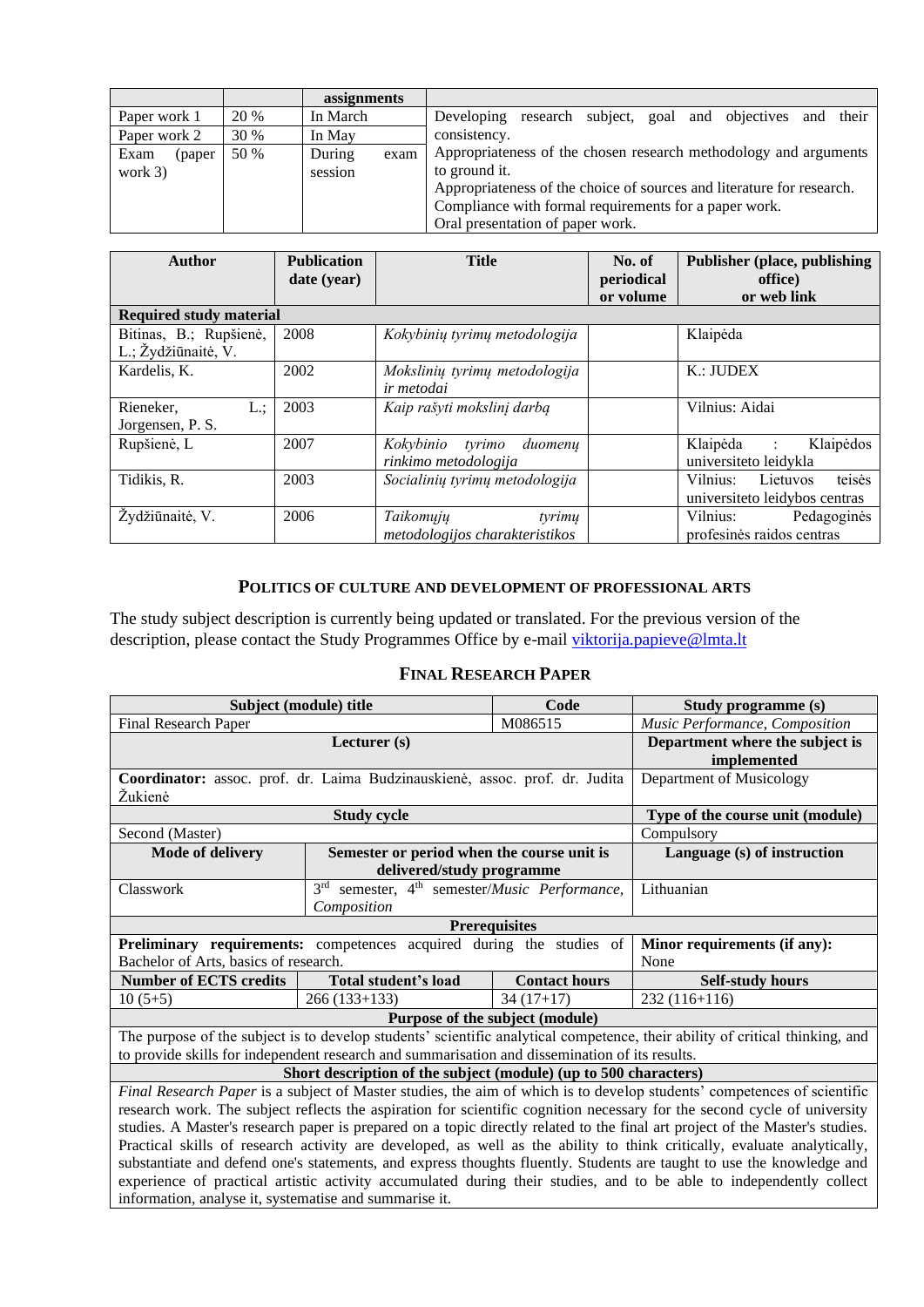| Programme competences to be<br>developed (number of programme's<br>learning outcomes)                                                                                                                                                                                                                                                                                     | Learning outcomes of the course unit<br>(module)                                                                                                                                                                                                               | <b>Teaching and</b><br>learning<br>methods                                                     | <b>Assessment</b><br>methods   |
|---------------------------------------------------------------------------------------------------------------------------------------------------------------------------------------------------------------------------------------------------------------------------------------------------------------------------------------------------------------------------|----------------------------------------------------------------------------------------------------------------------------------------------------------------------------------------------------------------------------------------------------------------|------------------------------------------------------------------------------------------------|--------------------------------|
| Music Performance: Knowledge of<br>professional field and perception of                                                                                                                                                                                                                                                                                                   | During the presentation and the defence<br>of the final research paper (art research)                                                                                                                                                                          | Individual<br>activities,<br>discussions                                                       | Course credit<br>test, defence |
| one's own profession. (6.1)<br>Composition:<br>Ability<br>to<br>think<br>critically and self-critically. (2.1)                                                                                                                                                                                                                                                            | students<br>demonstrate<br>good<br>will<br>understanding of the profession of a<br>musician and critical thinking.                                                                                                                                             |                                                                                                |                                |
| Music Performance: Interpersonal and<br>communication<br>skills,<br>leadership.<br>(5.1)<br>Composition:<br>think<br>Ability<br>to<br>critically and self-critically. (2.1)                                                                                                                                                                                               | Students will demonstrate good verbal<br>abilities<br>skills of constructive,<br>and<br>argument-based<br>professional<br>and<br>interaction during the presentation and<br>defence of the art research.                                                       | Individual<br>activities,<br>discussions                                                       | Course credit<br>test, defence |
| Music Performance: Good knowledge<br>of music theory, history and cultural<br>contexts, their links with interpretation<br>traditions. $(2.1)$<br>Composition: Knowledge of different<br>musical contexts. (7.1)                                                                                                                                                          | Students will be able to substantiate art<br>research being conducted with practical<br>professional and theoretical knowledge of<br>art.                                                                                                                      | Individual<br>activities,<br>analysis<br>of<br>literature<br>and<br>audio/video<br>sources.    | Course credit<br>test, defence |
| Music Performance: Ability to work<br>and to improve independently. (7.1)<br>Composition: Ability to work and to<br>improve independently. (1.1)                                                                                                                                                                                                                          | Students will be able to carry out research<br>individually and in an organised way on a<br>topic related to final art project, and<br>describe it.                                                                                                            | Individual<br>activities,<br>research<br>activities                                            | Course credit<br>test, defence |
| Performance:<br>Ability<br>Music<br>to<br>independent<br>scientific<br>conduct<br>research. (8.1)<br>Composition:<br>Ability<br>to conduct<br>independent scientific research. (5.1)                                                                                                                                                                                      | Students will be able to outline research<br>goals and objectives related to the topic<br>of the final art project, ground the choice<br>of<br>methods<br>and<br>sources,<br>make<br>conclusions, and write a paper of no less<br>than 40 thousand characters. | Individual<br>activities,<br>analysis<br>of<br>audio/video<br>sources and data                 | Course credit<br>test, defence |
| Ability<br>Music<br>Performance:<br>to<br>independent<br>scientific<br>conduct<br>research. $(8.1)$<br>Ability<br>Composition:<br>to conduct<br>independent scientific research. (5.1)                                                                                                                                                                                    | Students will be able to summarise art<br>and<br>the<br>results<br>research<br>obtained.<br>formulate conclusions,<br>and provide<br>evaluations of art phenomena, taking into<br>account the wider cultural context.                                          | Individual<br>activities,<br>research<br>activities,<br>analysis<br>of<br>research findings    | Course credit<br>test, defence |
| Music Performance: Ability to analyse<br>and to critically assess art processes<br>and their implications in the context of<br>contemporary culture, and to influence<br>the evolution of culture by being<br>active in professional art activity. (4.1;<br>4.2)<br>Composition: Ability to integrate into<br>different musical, social and cultural<br>contexts. $(8.1)$ | Students will be able to analyse the<br>cultural context and its developments,<br>enabling the evaluation of artistic<br>phenomena.                                                                                                                            | Individual<br>activities,<br>analysis<br>of<br>audio/video<br>sources and data,<br>discussions | Course credit<br>test, defence |

|                                      |                                   |                          |          |                                                |                                                |                          |                               |                          |                     | Time (hours) and assignments of contact and self-study hours |
|--------------------------------------|-----------------------------------|--------------------------|----------|------------------------------------------------|------------------------------------------------|--------------------------|-------------------------------|--------------------------|---------------------|--------------------------------------------------------------|
| <b>Topics</b>                        | groups<br>large<br>.≡<br>Lectures | activities<br>Individual | Seminars | sanong<br>small<br>드.<br>training<br>Practical | groups<br>large<br>크.<br>training<br>Practical | đe<br>for<br>Preparation | test<br>credit<br>Exam/course | work<br>contact<br>Total | hours<br>Self-study | <b>Assignments</b>                                           |
| $1st$ semester                       |                                   |                          |          |                                                |                                                |                          |                               |                          |                     |                                                              |
| 1. Formulation of the research topic |                                   | 3                        |          |                                                |                                                |                          |                               | 3                        | 12                  | Formulation of research topics                               |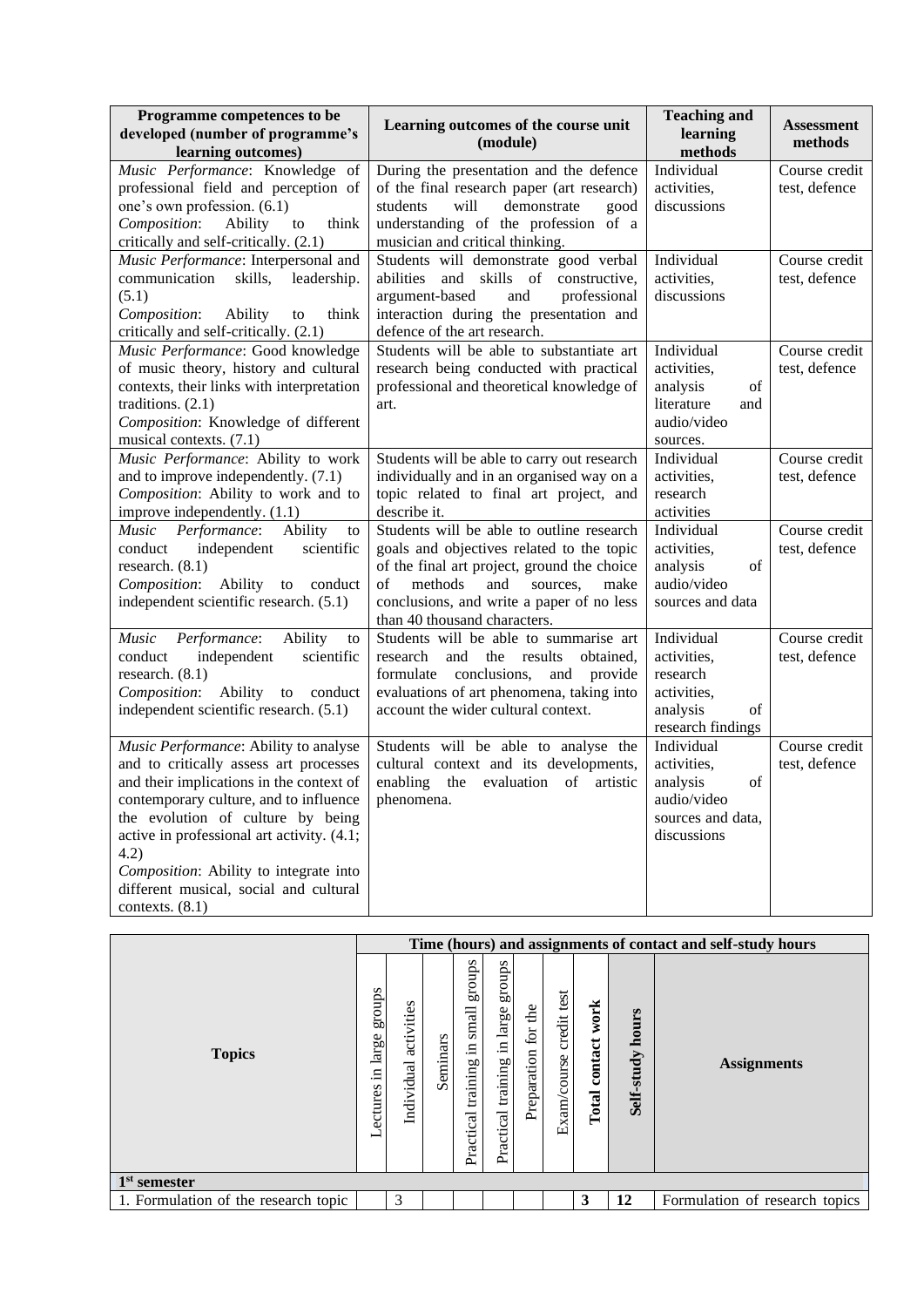| creation<br>of<br>and<br>the<br>research<br>programme. |              |                |   |   |   |  |              |     | and goals, creation of a plan.             |
|--------------------------------------------------------|--------------|----------------|---|---|---|--|--------------|-----|--------------------------------------------|
| 2. Data search and studies of<br>literature.           |              | 6              |   |   |   |  | 6            | 54  | of<br>Preparation<br>literature<br>review. |
| 3. Data analysis.                                      |              | 4              |   |   |   |  | 4            | 25  | Performing data analysis.                  |
| 4. Drafting a text of a research                       |              | 3              |   |   |   |  | 3            | 25  | Drafting a text of a research              |
| paper.                                                 |              |                |   |   |   |  |              |     | paper (no less than 12 pages)              |
| 5. Course credit test                                  |              |                |   |   |   |  | 1            |     |                                            |
| <b>Total</b>                                           | $\bf{0}$     | 16             | 0 | 0 | 0 |  | 17           | 116 |                                            |
| $2nd$ semester                                         |              |                |   |   |   |  |              |     |                                            |
| 1. Analysis of research paper data.                    |              | 4              |   |   |   |  | 4            | 30  | Performing data analysis                   |
| 2. Systemising, generalising and                       |              | $\overline{4}$ |   |   |   |  | 4            | 30  | Systemising and evaluating                 |
| evaluating results of data analysis.                   |              |                |   |   |   |  |              |     | results                                    |
| 3. Drafting a text of a research paper                 |              | $\overline{4}$ |   |   |   |  | 4            | 36  | Drafting a text of a research              |
|                                                        |              |                |   |   |   |  |              |     | paper (no less than 32 pages)              |
| 4. Developing conclusions.                             |              | $\overline{2}$ |   |   |   |  | 2            | 10  | Developing conclusions                     |
| 5. Finalising the paper and preparing                  |              | $\overline{2}$ |   |   |   |  | $\mathbf{2}$ | 10  | Finalizing<br>the<br>paper,                |
| for defence.                                           |              |                |   |   |   |  |              |     | submitting it for assessment,              |
|                                                        |              |                |   |   |   |  |              |     | preparing for the presentation             |
|                                                        |              |                |   |   |   |  |              |     | of research findings                       |
| 6. Defence.                                            |              |                |   |   |   |  |              |     |                                            |
| <b>Total</b>                                           | $\mathbf{0}$ | 16             | 0 | 0 | 0 |  | 17           | 116 |                                            |

| <b>Assessment strategy</b>                   | Weight,       | <b>Deadline for</b>    | Assessment criteria                             |  |  |
|----------------------------------------------|---------------|------------------------|-------------------------------------------------|--|--|
|                                              | $\frac{0}{0}$ | completing the         |                                                 |  |  |
|                                              |               | assignments            |                                                 |  |  |
| 1 <sup>st</sup> semester                     |               |                        |                                                 |  |  |
| Intermediate assessment (choosing)           | 30 %          | The end of first month | links<br>relevance,<br>Accuracy,<br>with<br>art |  |  |
| the topic)                                   |               |                        | project.                                        |  |  |
| Course credit test:                          | 30 %          | During exam session    | Relevance,<br>appropriateness,                  |  |  |
| 1. Literature review.                        |               |                        | comprehensiveness.                              |  |  |
| 2. Drafting a text of a research paper       | 40 %          | During exam session    | Accuracy, relevance, originality, fluency       |  |  |
| (no less than 15,000 characters)             |               |                        | of professional language.                       |  |  |
| $2nd$ semester                               |               |                        |                                                 |  |  |
| Defence:                                     | 50 %          | During exam session    | Accuracy, relevance, originality,<br>high       |  |  |
| 1. Presentation of data, analysis,           |               | of the graduates       | level of competence.                            |  |  |
| findings,<br><sub>of</sub><br>the<br>summary |               |                        |                                                 |  |  |
| conclusions                                  |               |                        |                                                 |  |  |
| 2. Drafting a text of a research paper       | 20 %          |                        | Correctness of language, compliance of          |  |  |
| (no less than 40,000 characters)             |               |                        | the paper with the requirements                 |  |  |
| 3. Presentation and defence of a             | 30 %          |                        | Quality of the presentation, accuracy and       |  |  |
| final research paper                         |               |                        | comprehensiveness of answers to the             |  |  |
|                                              |               |                        | questions, clear expression of thoughts.        |  |  |

| <b>Author</b>                       | <b>Publication</b><br>date (year) | <b>Title</b>                                         | No. of<br>periodical or<br>volume | Publisher (place,<br>publishing office)<br>or web link |
|-------------------------------------|-----------------------------------|------------------------------------------------------|-----------------------------------|--------------------------------------------------------|
| <b>Required study material</b>      |                                   |                                                      |                                   |                                                        |
| $S$ :<br>Gerulis.                   | 2004                              | Magistro mokslo darbas                               |                                   | Vilnius: LMTA                                          |
| Melnikas, L.                        |                                   |                                                      |                                   |                                                        |
| <b>Additional study material</b>    |                                   |                                                      |                                   |                                                        |
| Kardelis, K.                        | 2002                              | ir<br>Mokslinių<br>tyrimu<br>metodologija<br>metodai |                                   | Kaunas: JUDEX                                          |
| Rieneker,<br>L.:<br>Jorgensen, P.S. | 2003                              | Kaip rašyti mokslinį darbą                           |                                   | Vilnius: Aidai                                         |

# **MASTER'S ART PROJECT (CONDUCTING WIND ORCHESTRA)**

<span id="page-19-0"></span>

| Subject (module) title                           | Code                | Study programme (s)           |
|--------------------------------------------------|---------------------|-------------------------------|
| Master's Art Project (Conducting Wind Orchestra) | M <sub>150317</sub> | (Wind<br>Music Performance    |
|                                                  |                     | <i>Orchestra Conducting</i> ) |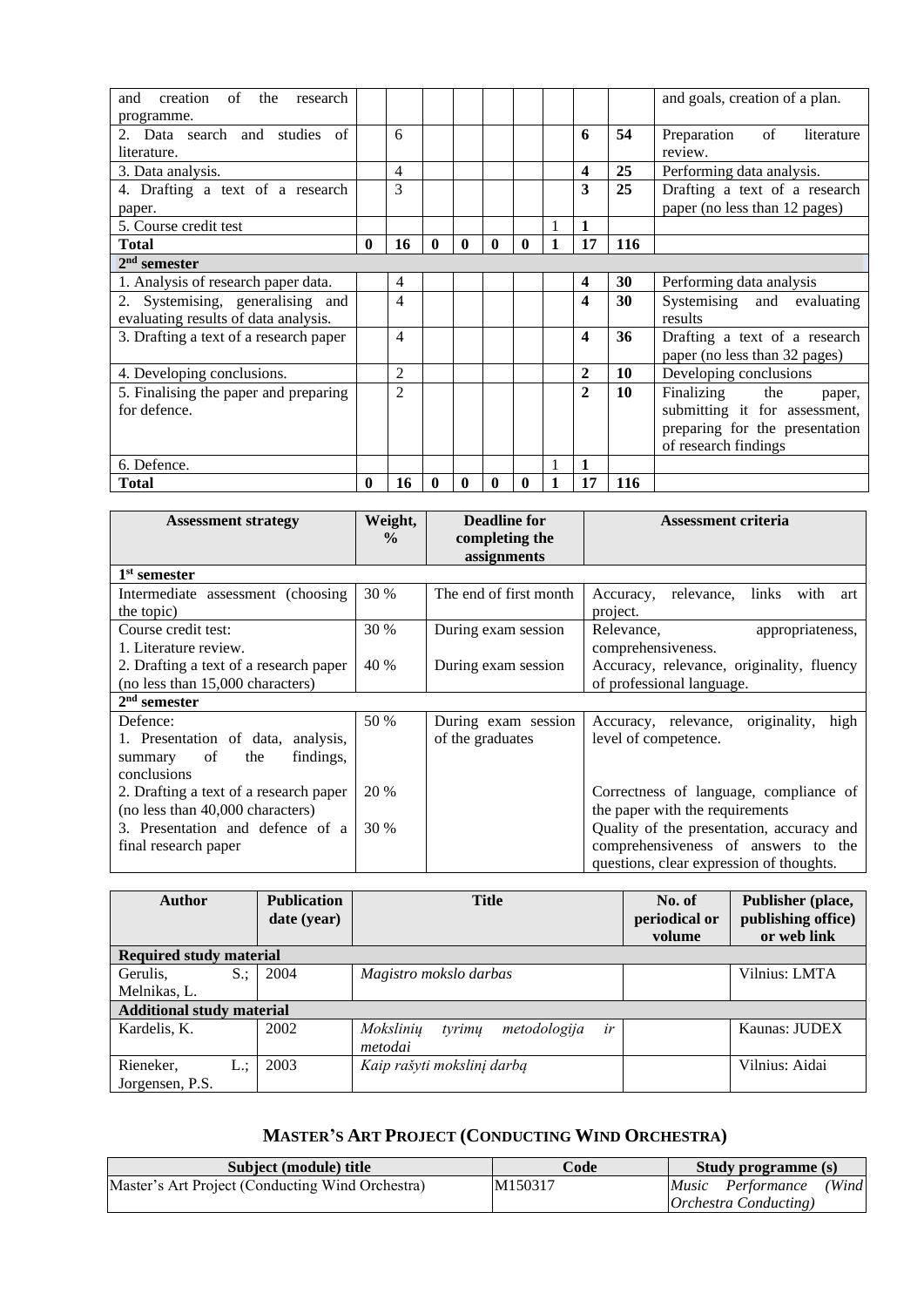|                                               | Department where the<br>subject is implemented                                                                             |                      |                                                                                                                                     |
|-----------------------------------------------|----------------------------------------------------------------------------------------------------------------------------|----------------------|-------------------------------------------------------------------------------------------------------------------------------------|
| Ališauskas.                                   | Coordinator: assoc. prof. Dainius Pavilionis. Other (s): assoc. prof. Egidijus Department of Conducting                    |                      |                                                                                                                                     |
|                                               | <b>Study cycle</b>                                                                                                         |                      | Type of the subject (module)                                                                                                        |
| Second (Master)                               |                                                                                                                            | Compulsory           |                                                                                                                                     |
| Mode of delivery                              | Semester or period when the subject is delivered                                                                           |                      | Language (s) of instruction                                                                                                         |
| Classwork                                     | 4 <sup>th</sup><br>semester/ <i>Music</i>                                                                                  | Performance (Wind    | Orchestra Lithuanian, English, Russian                                                                                              |
|                                               | Conducting)                                                                                                                |                      |                                                                                                                                     |
|                                               | <b>Prerequisites</b>                                                                                                       |                      |                                                                                                                                     |
| programme of the Music Performance fulfilled. |                                                                                                                            |                      | <b>Preliminary requirements:</b> all the requirements of semesters 1 to 3 of the study <b>Minor requirements (if any):</b><br>none. |
| <b>Number of ECTS credits</b>                 | Total student's load                                                                                                       | <b>Contact hours</b> | <b>Self-study hours</b>                                                                                                             |
|                                               |                                                                                                                            |                      |                                                                                                                                     |
| 20                                            | 534                                                                                                                        | 34                   | 500                                                                                                                                 |
|                                               | Purpose of the subject (module)                                                                                            |                      |                                                                                                                                     |
|                                               |                                                                                                                            |                      | The purpose of the preparation and defence of the <i>Master's Art Project</i> (performance of the prepared artistic programme)      |
|                                               | is to reveal the creative and artistic abilities acquired in the Master's studies, confirming the awarded Master's degree. |                      |                                                                                                                                     |
|                                               | Short description of the subject (module) (up to 500 characters)                                                           |                      |                                                                                                                                     |
|                                               |                                                                                                                            |                      | The Master's Art Project refers to preparation and performance of the final musical programme, demonstrating artistic               |
|                                               |                                                                                                                            |                      | and creative abilities acquired in the MA studies. During the course of individual classes and practical training, the              |
|                                               |                                                                                                                            |                      | artistic idea of the final art project and artistic material are selected under the teacher's supervision; the stages of project    |
|                                               |                                                                                                                            |                      | preparation are planned, the schedule of rehearsals and concerts are drawn up. Specific features of interpretation of               |
|                                               |                                                                                                                            |                      | selected musical pieces are discussed and students learn how to perform them properly in terms of style, genre, form,               |

In parallel to the *Master's Art Project*, the *Final Research Paper* is prepared and defended, in which the art research related to the topics of the *Master's Art Project* are presented.

| <b>Programme competences</b><br>to be developed (number<br>of programme's learning<br>outcomes) | Learning outcomes of the subject (module)                                                                                                                                                                                                                                                                                                                                                                                                                                                                         | <b>Teaching and</b><br>learning methods           | <b>Assessment</b><br>methods                       |
|-------------------------------------------------------------------------------------------------|-------------------------------------------------------------------------------------------------------------------------------------------------------------------------------------------------------------------------------------------------------------------------------------------------------------------------------------------------------------------------------------------------------------------------------------------------------------------------------------------------------------------|---------------------------------------------------|----------------------------------------------------|
| Ability<br>inspire<br>to<br>realise<br>original                                                 | and Students will prepare and perform the programme Practical<br>artistic of the final art project distinguished by an original rehearsals,<br>ideas through the means of artistic concept, while<br>musical expression of the demonstrating the ability to develop and express preparation of musical<br>chosen specialisation. $(1.1)$ their artistic ideas, an individual concept of text<br>interpretation and original point of view.                                                                        | at the same time analysis, analysis and programme | training, Performance<br>literature of a musical   |
| Ability<br>inspire<br>to<br>realise<br>original                                                 | and When performing the Master's art project, students Practical<br>artistic will demonstrate the ability to make a purposeful rehearsals,<br>ideas through the means of use of the possibilities offered by the means of the analysis, analysis and programme<br>musical expression of the manual technique in order to achieve the creative preparation of musical<br>chosen specialisation. $(1.2)$ result, as well as a developed ability of musical text<br>communication.                                   |                                                   | training, Performance<br>literature of a musical   |
| interpretation<br>(2.1)                                                                         | Good knowledge of music When performing the Master's art project, students Practical<br>theory, history and cultural will demonstrate an original interpretation based on rehearsals,<br>contexts, their links with their knowledge about the musical language, analysis, analysis and programme<br>traditions. historical development and performance practice of preparation of musical<br>the repertoire of the selected specialisation text<br>(individual periods, styles, genres, etc.).                    |                                                   | training, Performance<br>literature of a musical   |
| interpretation<br>(2.2)                                                                         | Good knowledge of music By understanding the links between interpretation Practical<br>theory, history and cultural traditions in their specialisation, international rehearsals, preparation of a musical<br>contexts, their links with performance standards and different contexts of of musical text<br>traditions. artistic and cultural activity, students will be able to<br>prepare and perform a conceptually integral<br>musical programme intended for a particular<br>cultural and/or social context. |                                                   | training, Performance<br>programme                 |
| experience<br>initiation<br>$\sigma$ f<br>artistic activity. (3.1)                              | Ability to broaden creative Students will have built up a representative concert Practical<br>through repertoire of the scope that complies with the rehearsals<br>and requirements for the Master's degree and selected<br>engagement in independent specialisation; they will be able to demonstrate the<br>gained concert experience when performing the<br>final Master's art project.                                                                                                                        |                                                   | training, Performance<br>of a musical<br>programme |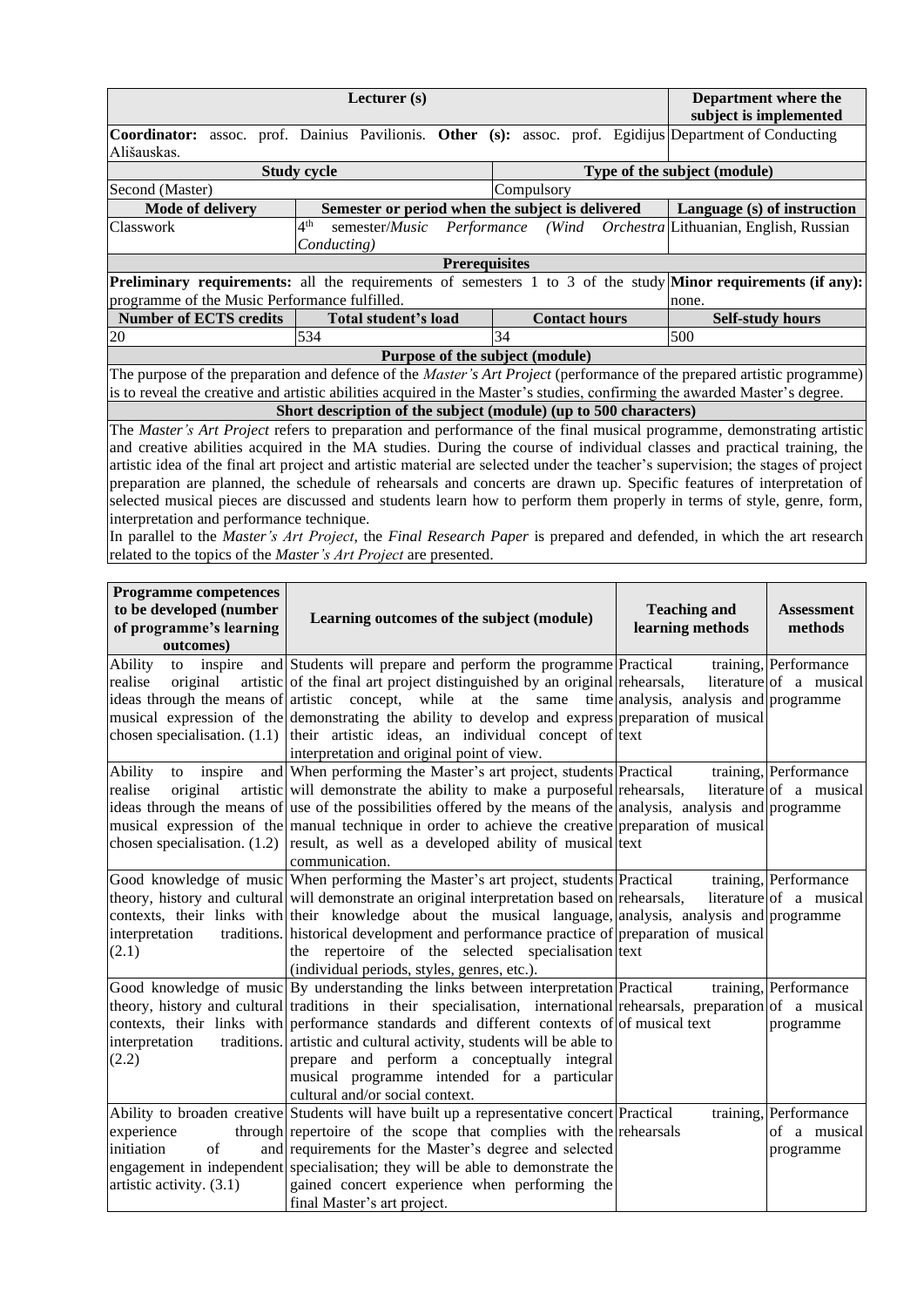|                                           | Ability to broaden creative Students will demonstrate abilities to develop Practical            |                                     | training, Performance |
|-------------------------------------------|-------------------------------------------------------------------------------------------------|-------------------------------------|-----------------------|
| experience                                | through artistic activity when preparing and performing the rehearsals                          |                                     | of a musical          |
| initiation<br>of                          | and final Master's art programme in the form of a                                               |                                     | programme             |
| engagement in independent public concert. |                                                                                                 |                                     |                       |
| artistic activity. (3.2)                  |                                                                                                 |                                     |                       |
|                                           | Ability to analyse and By means of developed intellect and erudition, Literature                |                                     | analysis, Performance |
|                                           | critically assess creative students will be able to analyse and assess the analysis             |                                     | and of a musical      |
| and<br>processes                          | their results of the creative process critically in different preparation of musical programme, |                                     |                       |
|                                           | significance in the context stages of preparation of the final art project; they ltext,         | discussions, test                   |                       |
|                                           | of contemporary culture. will be able to apply these skills in predicting rehearsals            |                                     |                       |
| (4.1)                                     | potential trends of cultural processes<br>and                                                   |                                     |                       |
|                                           | possibilities for influencing them with their artistic                                          |                                     |                       |
|                                           | ideas.                                                                                          |                                     |                       |
|                                           | Ability to analyse and Students will have a developed ability of musical Practical              |                                     | training, Performance |
|                                           | critically assess creative communication; they will be able to react fast and rehearsals,       |                                     | analysis of a musical |
| processes<br>and                          | their change the processes of musical creation and and preparation of a programme               |                                     |                       |
|                                           | significance in the context performance depending on the situation at all stages musical text   |                                     |                       |
|                                           | of contemporary culture. of final art project preparation and its presentation.                 |                                     |                       |
| (4.2)                                     |                                                                                                 |                                     |                       |
| Inter-personal                            | will have gained experience of Analysis of literature Test<br>and Students                      |                                     |                       |
| communication                             | and well-founded<br>skills, constructive                                                        | business-like and audio recordings, |                       |
| leadership. (5.1)                         | communication; they will be able to cooperate discussions, rehearsals                           |                                     |                       |
|                                           | constructively in the creative process of preparation                                           |                                     |                       |
|                                           | of the final art project.                                                                       |                                     |                       |
| Systemic<br>and                           | analytical Students will prepare and perform the final art Analysis of literature Performance   |                                     |                       |
| thinking. $(6.1)$                         | project by basing the artistic idea and its and audio recordings, of a musical                  |                                     |                       |
|                                           | implementation on theoretical sources and practical discussions, practical programme            |                                     |                       |
|                                           | experience.                                                                                     | training, rehearsals                |                       |
| Ability<br>work<br>to                     | and When preparing the programme of the final art Analysis of literature, Performance           |                                     |                       |
| improve. $(7.1)$                          | project, students will be able to learn independently, and or ecordings and of a musical        |                                     |                       |
|                                           | integrate knowledge and complete artistic tasks in musical text, practical programme            |                                     |                       |
|                                           | an organised manner.                                                                            | training, rehearsals                |                       |

|                                                                                                                                                                                                                                                         |  | Time (hours) of contact and individual work |          |                                          |                                |                                                      |                         |                    |                  |                                                                                                                                               |
|---------------------------------------------------------------------------------------------------------------------------------------------------------------------------------------------------------------------------------------------------------|--|---------------------------------------------|----------|------------------------------------------|--------------------------------|------------------------------------------------------|-------------------------|--------------------|------------------|-----------------------------------------------------------------------------------------------------------------------------------------------|
| <b>Topics</b>                                                                                                                                                                                                                                           |  | Individual lectures                         | Seminars | small<br>Practical training in<br>eroups | in large<br>Practical training | exam/rehearsals/consultations<br>Preparation for the | Exam/course credit test | Total contact work | Self-study hours | <b>Assignments</b>                                                                                                                            |
| 1. Development of the programme of<br>the final art project and the plan of its<br>preparation and rehearsals.<br>Requirements for the programme: 3<br>large-scope pieces.<br>The programme is performed with<br>one of the Lithuanian wind orchestras. |  | 3                                           |          |                                          |                                |                                                      |                         | 3                  | 40               | Studies of musical text,<br>video<br>audio<br>and<br>recordings, preparation of<br>the work plan.                                             |
| 2. Analysis and solutions of the<br>artistic idea of the Master's art project<br>and its implementation.                                                                                                                                                |  | $\overline{2}$                              |          |                                          |                                |                                                      |                         | $\overline{2}$     | 60               | Studies of musical text,<br>audio<br>video<br>and<br>recordings,<br>practical<br>training                                                     |
| 3. Analysis of musical score and<br>solution of individual artistic<br>and<br>technical problems.                                                                                                                                                       |  | 27                                          |          |                                          |                                |                                                      |                         | 27                 | 400              | Studies of musical text,<br>video<br>audio<br>and<br>recordings,<br>analysis<br>of<br>scores of pieces and choral<br>voices, preparation of a |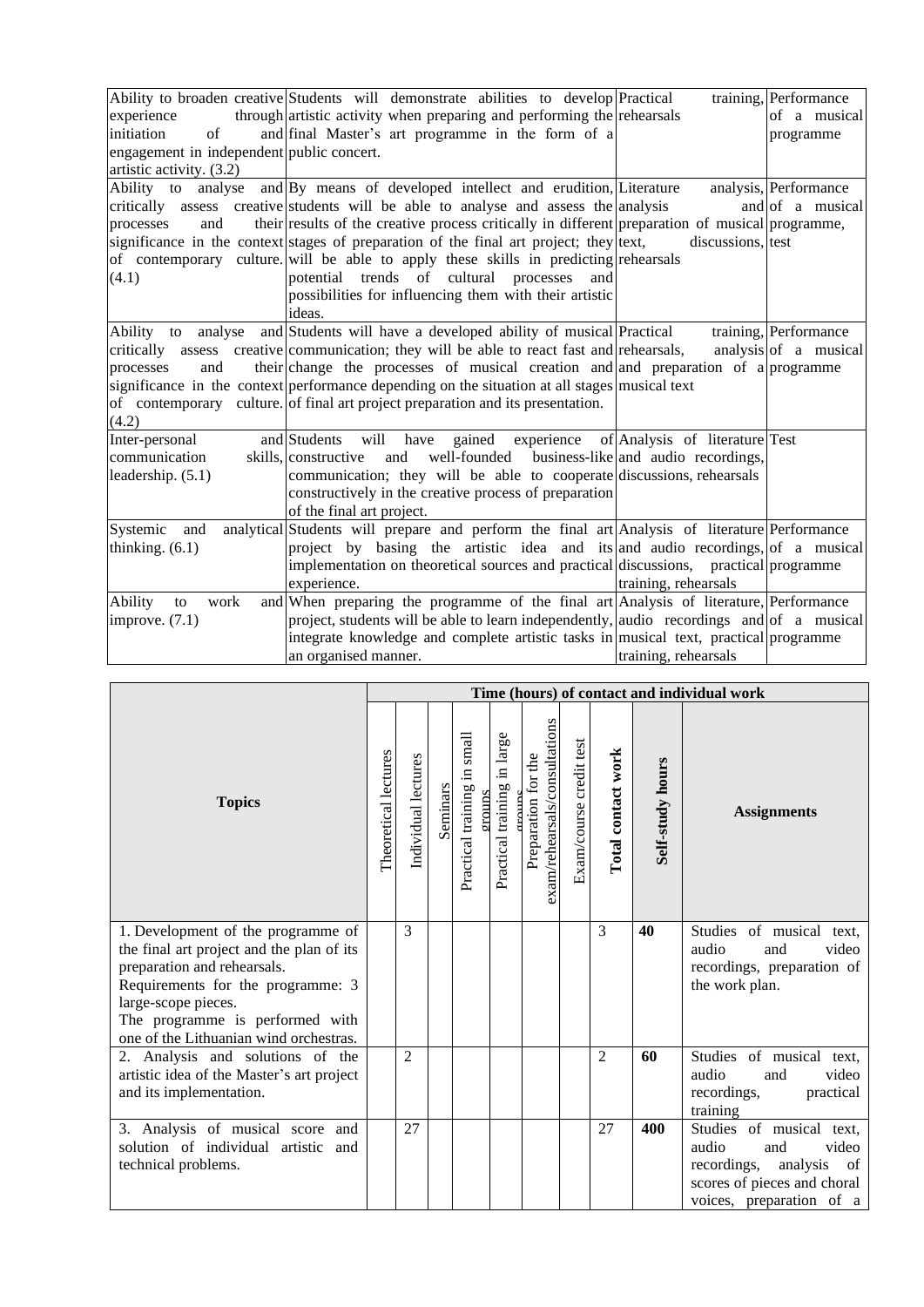|                                                                                                                |    |  |  |  |     | musical text. |
|----------------------------------------------------------------------------------------------------------------|----|--|--|--|-----|---------------|
| 5. Public hearing, defence of the<br>Master's art<br>(publid)<br>project<br>performance of the art programme). |    |  |  |  |     |               |
| <b>Total:</b>                                                                                                  | 32 |  |  |  | 500 |               |

| <b>Assessment</b><br>strategy | Weigh<br>$t, \%$ | <b>Deadline for</b><br>completing<br>the<br>assignments          | <b>Assessment criteria</b>                                                                                               |  |  |  |  |  |
|-------------------------------|------------------|------------------------------------------------------------------|--------------------------------------------------------------------------------------------------------------------------|--|--|--|--|--|
| Public                        |                  | By the start of                                                  | <b>Requirements:</b> At least half of the programme of the final art project is                                          |  |  |  |  |  |
| hearing                       |                  | the final exam                                                   | performed with two accompanists.                                                                                         |  |  |  |  |  |
|                               |                  | session                                                          | <b>Assessment criteria:</b>                                                                                              |  |  |  |  |  |
|                               |                  |                                                                  | • Originality of interpretation;                                                                                         |  |  |  |  |  |
|                               |                  |                                                                  | • Accurate performance of the repertoire in terms of musical text;                                                       |  |  |  |  |  |
|                               |                  |                                                                  | · Manual technique;                                                                                                      |  |  |  |  |  |
|                               |                  |                                                                  | • Sense of style, genre and form;                                                                                        |  |  |  |  |  |
|                               |                  |                                                                  | • Artistry and convincingness, quality of musical expression.                                                            |  |  |  |  |  |
| Defence                       |                  | During<br>the                                                    | The programme may be performed only if positive assessment is received                                                   |  |  |  |  |  |
|                               |                  | final<br>exam                                                    | during the public hearing.                                                                                               |  |  |  |  |  |
|                               |                  | session                                                          |                                                                                                                          |  |  |  |  |  |
| Performance<br>of a musical   | 70 %             |                                                                  | Requirements for the final art project programme:                                                                        |  |  |  |  |  |
|                               |                  |                                                                  | 3 large-scope pieces. The programme is performed with one of the<br>Lithuanian wind orchestras in the form of a concert. |  |  |  |  |  |
| programme                     |                  |                                                                  | <b>Assessment criteria:</b>                                                                                              |  |  |  |  |  |
|                               |                  |                                                                  | • Originality of interpretation;                                                                                         |  |  |  |  |  |
|                               |                  |                                                                  | • Accurate performance of the repertoire in terms of musical text;                                                       |  |  |  |  |  |
|                               |                  |                                                                  | · Manual technique;                                                                                                      |  |  |  |  |  |
|                               |                  |                                                                  | • Sense of style, genre and form;                                                                                        |  |  |  |  |  |
|                               |                  |                                                                  | • Artistry and convincingness, quality of musical expression.                                                            |  |  |  |  |  |
| Test                          | 30 %             |                                                                  | <b>Requirements:</b>                                                                                                     |  |  |  |  |  |
|                               |                  |                                                                  | a) Analysis of the performed programme and justification of                                                              |  |  |  |  |  |
|                               |                  |                                                                  | interpretation;                                                                                                          |  |  |  |  |  |
|                               |                  |                                                                  | b) Based on list of 10 to 15 musical pieces that has been provided                                                       |  |  |  |  |  |
|                               |                  |                                                                  | additionally, discussions on the literature about symphonic and opera                                                    |  |  |  |  |  |
|                               |                  |                                                                  | music, instruments, their tuning, technical possibilities and other issues                                               |  |  |  |  |  |
|                               |                  |                                                                  | related to the profession of the conductor take place.                                                                   |  |  |  |  |  |
|                               |                  |                                                                  | <b>Assessment criteria:</b>                                                                                              |  |  |  |  |  |
|                               |                  |                                                                  | • knowledge (of performance art history and interpretation theories,                                                     |  |  |  |  |  |
|                               |                  |                                                                  | cultural contexts, etc.),                                                                                                |  |  |  |  |  |
|                               |                  | • fluency and validity of argumentation, sources of information. |                                                                                                                          |  |  |  |  |  |

| Author        | <b>Publication</b>               | <b>Title</b>                             | No. of            | Publisher (place,              |  |  |  |  |
|---------------|----------------------------------|------------------------------------------|-------------------|--------------------------------|--|--|--|--|
|               | date (year)                      |                                          | periodical        | publishing office) or web      |  |  |  |  |
|               |                                  |                                          | or volume         |                                |  |  |  |  |
|               |                                  |                                          |                   | link                           |  |  |  |  |
|               | <b>Required study material</b>   |                                          |                   |                                |  |  |  |  |
| Schuller,     | 1997                             | The Compleat Conductor                   | <b>New</b>        |                                |  |  |  |  |
| G.            |                                  |                                          |                   | <b>Oxford University Press</b> |  |  |  |  |
| Мусин, И.     | 1967                             | Техника дирижирования                    |                   |                                |  |  |  |  |
|               | <b>Additional study material</b> |                                          |                   |                                |  |  |  |  |
| Erickson,     | 1983                             | Arranging for the concert band           |                   | Warner Bros. Publications      |  |  |  |  |
| F.            |                                  |                                          |                   |                                |  |  |  |  |
| Gardiner, J.  | 1999                             | musikalischen<br>Die<br>Gegenwart des    |                   | Residenz Verlag                |  |  |  |  |
| Е.            |                                  | Vergangenheit. Meisterwerke der Musik in |                   |                                |  |  |  |  |
|               |                                  | der Dirigenten-Werkstatt                 |                   |                                |  |  |  |  |
| Geniušas,     | 1973                             | Dirigavimas ir Lietuvos dirigentai       |                   | Vilnius                        |  |  |  |  |
| $\mathbf R$ . |                                  |                                          |                   |                                |  |  |  |  |
| Harnoncour    | 1976                             | Musik als Klangrede. Essays und Vorträge |                   | Residenz Verlag                |  |  |  |  |
| t, N.         |                                  |                                          |                   |                                |  |  |  |  |
| Lebrecht,     | 1991                             | The Maestro Myth                         |                   | Simon<br>London:<br>&          |  |  |  |  |
| N.            |                                  |                                          |                   | Schuster                       |  |  |  |  |
| Ross, A.      | 2007                             | The Rest Is Noise: Listening To The      | New York: Picador |                                |  |  |  |  |